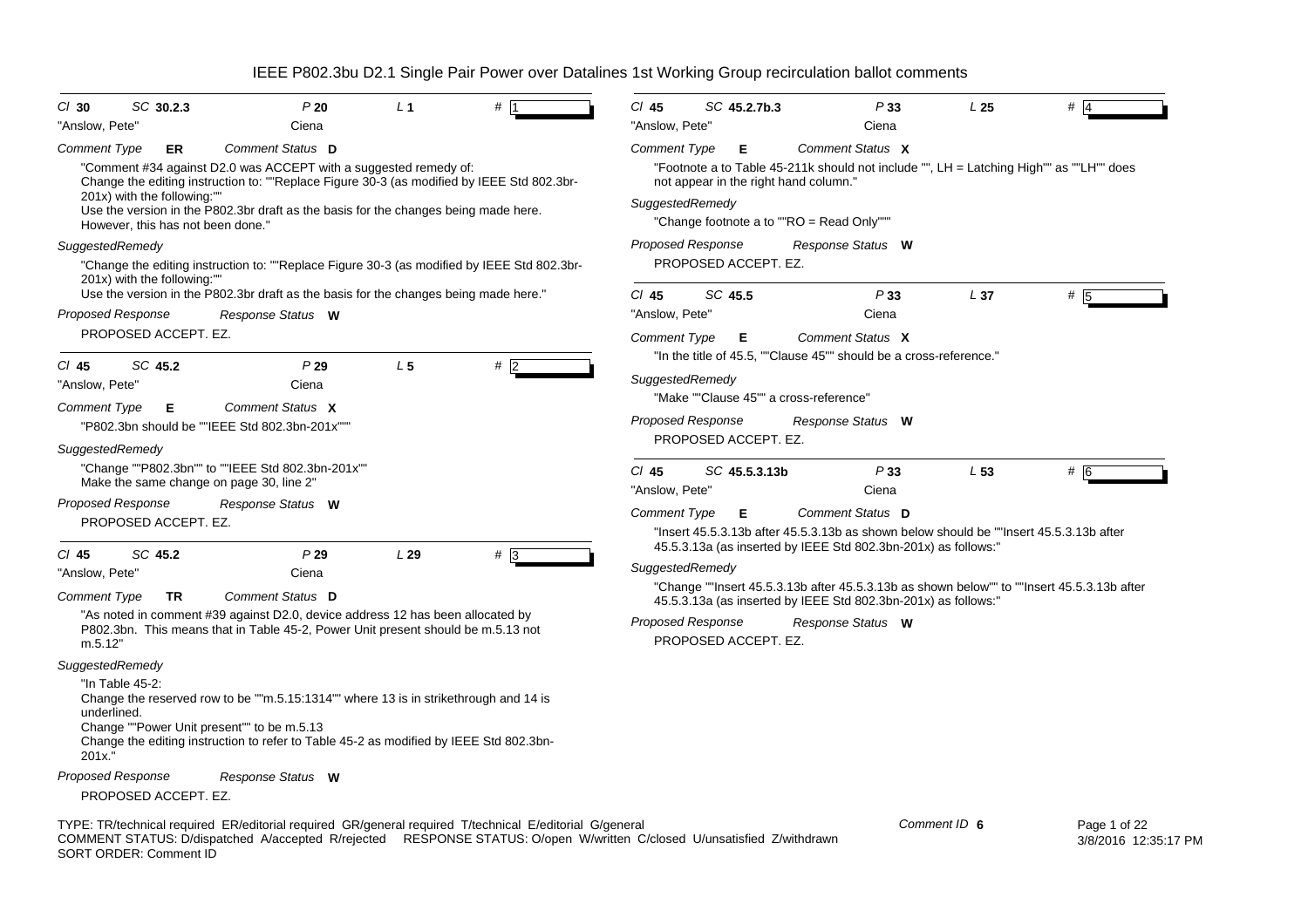| SC 104.3<br>$Cl$ 104<br>"Anslow, Pete"                                                                                                                                                           | P38<br>Ciena                                                                                                                                                                                                                                                                                                                                                                                                                                                                                                                                   | L <sub>18</sub> | $#$ L            | $Cl$ 104<br>SC 104.7<br>"Brown, Matt"                                                                                                                                                                                                                                                                                                                                                                                                                 | P <sub>0</sub><br><b>APM</b>                                             | L <sub>0</sub>  | # $10$            |
|--------------------------------------------------------------------------------------------------------------------------------------------------------------------------------------------------|------------------------------------------------------------------------------------------------------------------------------------------------------------------------------------------------------------------------------------------------------------------------------------------------------------------------------------------------------------------------------------------------------------------------------------------------------------------------------------------------------------------------------------------------|-----------------|------------------|-------------------------------------------------------------------------------------------------------------------------------------------------------------------------------------------------------------------------------------------------------------------------------------------------------------------------------------------------------------------------------------------------------------------------------------------------------|--------------------------------------------------------------------------|-----------------|-------------------|
| <b>Comment Type</b><br>Е<br>"The IEEE style manual contains:                                                                                                                                     | Comment Status D<br>""Digits should be separated into groups of three, counting from the decimal point toward<br>the left and right. The groups should be separated by a space, and not a comma, period, or<br>dash. If the magnitude of the number is less than one, the decimal point should be<br>preceded by a zero. In numbers of four digits, the space is not necessary, unless four-digit                                                                                                                                              |                 |                  | <b>Comment Type</b><br>Е<br>Draft 2.0 comment #56 was accepted but does not appear to have been implemented.<br>SuggestedRemedy<br>Implement D2.0 comment #56.<br><b>Proposed Response</b>                                                                                                                                                                                                                                                            | Comment Status D<br>Response Status W                                    |                 |                   |
| SuggestedRemedy<br>"Change ""1,360"" to ""1360"""                                                                                                                                                | numbers are grouped in a column with numbers of five digits or more.""                                                                                                                                                                                                                                                                                                                                                                                                                                                                         |                 |                  | PROPOSED ACCEPT. EZ.                                                                                                                                                                                                                                                                                                                                                                                                                                  |                                                                          |                 |                   |
| <b>Proposed Response</b><br>PROPOSED ACCEPT. EZ.                                                                                                                                                 | Response Status W                                                                                                                                                                                                                                                                                                                                                                                                                                                                                                                              |                 |                  | SC<br>$Cl$ 104<br>"Brown, Matt"<br><b>Comment Type</b><br>Е                                                                                                                                                                                                                                                                                                                                                                                           | P <sub>0</sub><br><b>APM</b><br>Comment Status D                         | L <sub>0</sub>  | # 11              |
| SC 104.8.2.2<br>$CI$ 104<br>"Anslow, Pete"<br><b>Comment Type</b><br>Е<br>(PoDL)"" to match the title of Clause 104.<br>SuggestedRemedy                                                          | P66<br>Ciena<br>Comment Status D<br>"Comment #49 against D2.0 was ACCEPT with a suggested remedy of:<br>In the title of 104.7, the first sentence of 104.7.1, in the Table in 104.7.2.2, and in the title<br>of 104.7.4, change the text after ""Clause 104,"" to ""Single-Pair Power over Data Lines<br>However, this has not been done in the Table in 104.7.2.2 (now 104.8.2.2)"<br>"in the Table in 104.8.2.2, change the text after ""Clause 104,"" to ""Single-Pair Power over<br>Data Lines (PoDL)"" to match the title of Clause 104." | L <sub>35</sub> | # 8              | Draft 2.0 comment #55 was accepted but not appear to have been implemented.<br>SuggestedRemedy<br>Implement D2.0 comment #55.<br><b>Proposed Response</b><br>PROPOSED ACCEPT. EZ.<br>$Cl$ 104<br>SC 104.4.3.6<br>"Dove. Daniel"<br><b>Comment Type</b><br><b>TR</b><br>There is no method for transitioning from the SLEEP state to the OVERLOAD state shown<br>in the diagram. Figure 104-7 addresses only the case for when pi_powered is TRUE.     | Response Status W<br>$P$ 44<br>Dove Networking Solut<br>Comment Status D | L <sub>22</sub> | # $\overline{12}$ |
| <b>Proposed Response</b><br>PROPOSED ACCEPT. EZ.<br>SC 104.8.2.2<br>$CI$ 104<br>"Anslow, Pete"<br><b>Comment Type</b><br>Е<br>SuggestedRemedy<br>"Change ""802.3xxbu-201x"" to ""802.3bu-201x""" | Response Status W<br>P66<br>Ciena<br>Comment Status X<br>"The clean version of the draft has ""xx"" in red strikethrough font in the table in 104.8.2.2"                                                                                                                                                                                                                                                                                                                                                                                       | $L$ 41          | $# \overline{9}$ | SuggestedRemedy<br>"See attached figure (Figure 104-4 modified) for a recommended change. Another method,<br>less preferred, would be to rely strictly on the text in paragraph 3 of 104.4.6.2.1. Finally,<br>another approach is to create another ""Sleeping Overload State Diagram"" see attached.<br>Either approach works, but the TF should decide this."<br><b>Proposed Response</b><br>PROPOSED ACCEPT IN PRINCIPLE.<br>TFTD. See comment 45. | Response Status W                                                        |                 |                   |
| <b>Proposed Response</b><br>PROPOSED ACCEPT. EZ.                                                                                                                                                 | Response Status W                                                                                                                                                                                                                                                                                                                                                                                                                                                                                                                              |                 |                  |                                                                                                                                                                                                                                                                                                                                                                                                                                                       |                                                                          |                 |                   |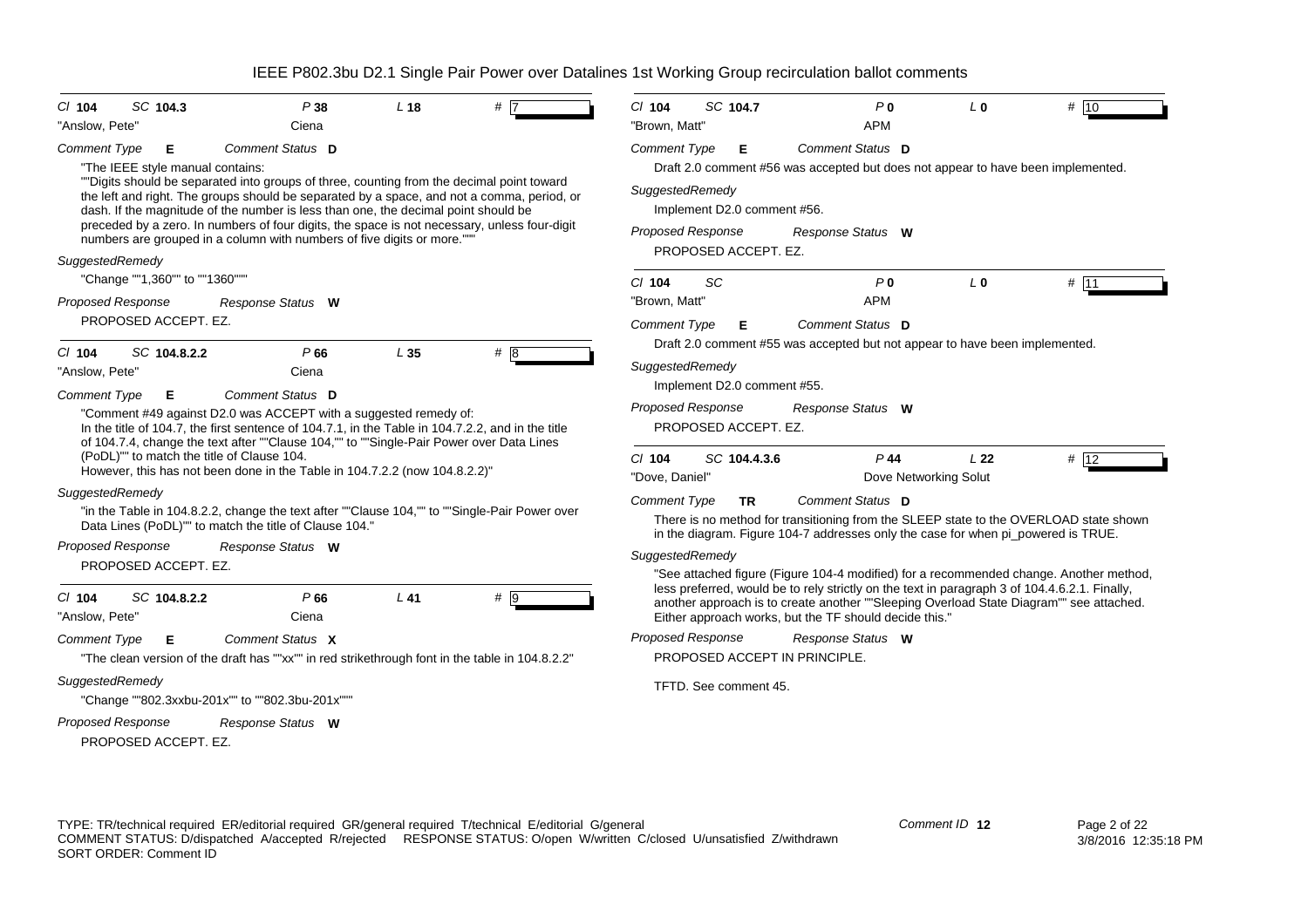| $#$ 13<br>SC 104.4.6.2.1<br>$P$ 48<br>$L$ 4<br>$CI$ 104                                                                                                                                                                                                                                          | SC 104.5.3.6<br>P <sub>52</sub><br># 16<br>$Cl$ 104<br>L26                                                                                                                                                                                                                           |
|--------------------------------------------------------------------------------------------------------------------------------------------------------------------------------------------------------------------------------------------------------------------------------------------------|--------------------------------------------------------------------------------------------------------------------------------------------------------------------------------------------------------------------------------------------------------------------------------------|
| Dove Networking Solut<br>"Dove, Daniel"                                                                                                                                                                                                                                                          | Dove Networking Solut<br>"Dove, Daniel"                                                                                                                                                                                                                                              |
| Comment Status D<br><b>Comment Type</b><br><b>TR</b><br>"The following is ambiguous ""During operation in any other state when the PSE is                                                                                                                                                        | Comment Status X<br><b>Comment Type</b><br>Е<br>This is super-minor nit. The spacing of text within the state boxes is not consistent.                                                                                                                                               |
| enabled, ""<br>SuggestedRemedy                                                                                                                                                                                                                                                                   | SuggestedRemedy<br>"If you have time, resize the boxes to fit the text with equal spacing on top/bottom of the                                                                                                                                                                       |
| "Change ""During operation in any other state when the PSE is enabled, "" to ""During<br>operation in any state other than POWER_UP or POWER_ON when the PSE is enabled,"""                                                                                                                      | box relative to text."<br><b>Proposed Response</b><br>Response Status W                                                                                                                                                                                                              |
| <b>Proposed Response</b><br>Response Status W<br>PROPOSED ACCEPT. EZ.                                                                                                                                                                                                                            | PROPOSED ACCEPT. EZ.                                                                                                                                                                                                                                                                 |
| $P$ 48<br># 14<br>SC 104.4.6.2.2<br>$L$ 16<br>$CI$ 104<br>Dove Networking Solut<br>"Dove, Daniel"                                                                                                                                                                                                | P <sub>52</sub><br>$#$ 17<br>$CI$ 104<br>SC 104.5.3.6<br>L26<br>"Dove, Daniel"<br>Dove Networking Solut                                                                                                                                                                              |
| Comment Status D<br><b>Comment Type</b><br>TR<br>"Text says ""A PSE shall transition from the SLEEP state to the POWER_UP state ."" but<br>there is no arc from the SLEEP to the POWER_UP state. I think this is not correct. Nor are<br>the terms defining this transition shown in the logic.' | Comment Status X<br><b>Comment Type</b><br>TR.<br>"There is a ""do_sccp_done"" statement in the DO_CLASSIFICATION state. I cannot<br>figure out what this means. do_sccp is a function. It should be called as do_sccp and then<br>perhaps an exit condition would be do_sccp_done." |
| SuggestedRemedy<br>"Replace ""POWER_UP"" with ""DETECTION"""<br><b>Proposed Response</b><br>Response Status W                                                                                                                                                                                    | SuggestedRemedy<br>"replace ""do sccp done"" with ""do sccp""<br>Maybe, add ""do_sccp_done"" into logic with Vpd > Vsig_disable to leave the state.<br>(do_sccp_done * Vpd > Vsig_disable.'                                                                                          |
| PROPOSED ACCEPT IN PRINCIPLE.                                                                                                                                                                                                                                                                    | <b>Proposed Response</b><br>Response Status W<br>PROPOSED ACCEPT. EZ.                                                                                                                                                                                                                |
| See comment 30.<br>If detection is made optional, there will also be an arc going to classification.                                                                                                                                                                                             | SC 1.4<br>Cl <sub>1</sub><br>P <sub>18</sub><br># 18<br>L <sub>1</sub><br>Dove Networking Solut<br>"Dove, Daniel"                                                                                                                                                                    |
| SC 104.5.3.3<br>P <sub>52</sub><br># 15<br>$CI$ 104<br>L43<br>Dove Networking Solut<br>"Dove, Daniel"                                                                                                                                                                                            | <b>Comment Status D</b><br><b>Comment Type</b><br><b>TR</b><br>No definition for PoDL PD                                                                                                                                                                                             |
| <b>Comment Type</b><br>Comment Status D<br><b>TR</b><br>"In the definition of sccp_reset_pulse, there is no detailed specification for this variable."                                                                                                                                           | SuggestedRemedy<br>Add a definition for PoDL PD                                                                                                                                                                                                                                      |
| SuggestedRemedy<br>"Insert the following reference                                                                                                                                                                                                                                               | <b>Proposed Response</b><br>Response Status W<br>PROPOSED ACCEPT IN PRINCIPLE.                                                                                                                                                                                                       |
| ""a SCCP reset pulse per Figure 104-13 as described in 104.7.3.1""<br><b>Proposed Response</b><br>Response Status W<br>PROPOSED ACCEPT. EZ.                                                                                                                                                      | Can commenter provide suggested text for the definition?                                                                                                                                                                                                                             |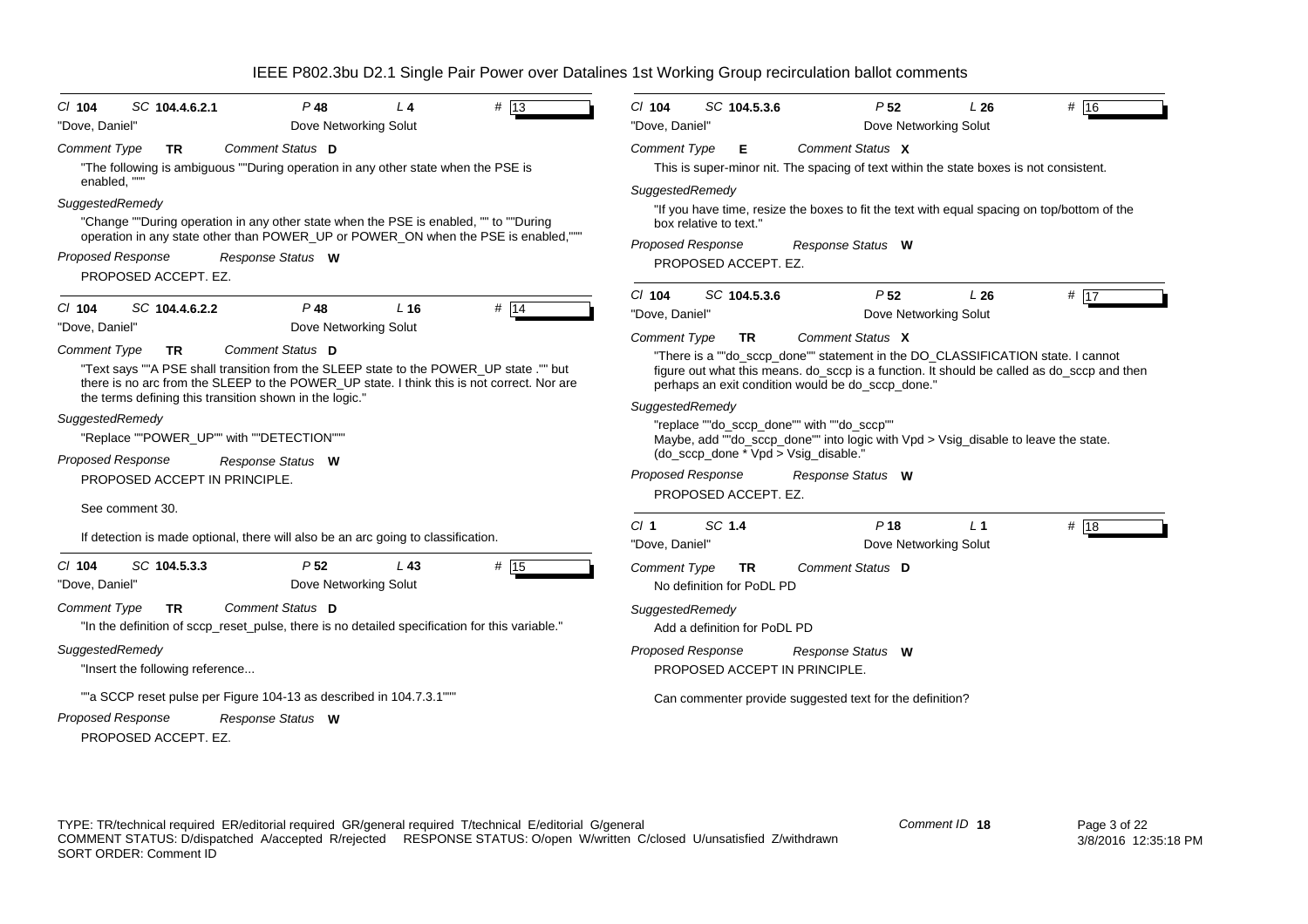| SC 104.1<br>P35<br>$#$ 21<br>$CI$ 104<br>L <sub>1</sub><br>"Dove, Daniel"<br>Dove Networking Solut<br>Comment Status D<br><b>Comment Type</b><br><b>TR</b><br>The intro lacks a few elements of clarity<br>SuggestedRemedy<br>"Replace ""two optional power entities, a Powered Device (PD) and Power Sourcing<br>Equipment (PSE), for use with supported Ethernet Physical Layers."" with ""two optional<br>power entities, a PoDL Powered Device (PD) and PoDL Power Sourcing Equipment (PSE), |
|--------------------------------------------------------------------------------------------------------------------------------------------------------------------------------------------------------------------------------------------------------------------------------------------------------------------------------------------------------------------------------------------------------------------------------------------------------------------------------------------------|
|                                                                                                                                                                                                                                                                                                                                                                                                                                                                                                  |
|                                                                                                                                                                                                                                                                                                                                                                                                                                                                                                  |
|                                                                                                                                                                                                                                                                                                                                                                                                                                                                                                  |
|                                                                                                                                                                                                                                                                                                                                                                                                                                                                                                  |
|                                                                                                                                                                                                                                                                                                                                                                                                                                                                                                  |
| for use with supported single-pair Ethernet Physical Layers. Throughout this clause, PoDL<br>PSE and PoDL PD will be referred to as PSE and PD respectively."""<br><b>Proposed Response</b><br>Response Status W<br>PROPOSED ACCEPT. EZ.                                                                                                                                                                                                                                                         |
| SC 104.1.2<br>P35<br>L38<br>#22<br>$Cl$ 104<br>Dove Networking Solut<br>"Dove, Daniel"                                                                                                                                                                                                                                                                                                                                                                                                           |
| Comment Status D<br><b>Comment Type</b><br><b>TR</b><br>I think its important to clarify that PoDL is intended for single-pair Ethernet Physical Layers                                                                                                                                                                                                                                                                                                                                          |
| SuggestedRemedy                                                                                                                                                                                                                                                                                                                                                                                                                                                                                  |
| "Replace ""supported Ethernet Physical 38 Layers."" with ""supported single-pair Ethernet                                                                                                                                                                                                                                                                                                                                                                                                        |
| Physical 38 Layers."""                                                                                                                                                                                                                                                                                                                                                                                                                                                                           |
| Proposed Response<br>Response Status W                                                                                                                                                                                                                                                                                                                                                                                                                                                           |
| PROPOSED ACCEPT IN PRINCIPLE, EZ.                                                                                                                                                                                                                                                                                                                                                                                                                                                                |
| Replace "supported Ethernet Physical Layers." with "supported single-pair Ethernet<br>Physical Layers."                                                                                                                                                                                                                                                                                                                                                                                          |
| $Cl$ 104<br>SC 104.4.3.6<br>$P$ 42<br>L <sub>5</sub><br>#23                                                                                                                                                                                                                                                                                                                                                                                                                                      |
| "Dove, Daniel"<br>Dove Networking Solut                                                                                                                                                                                                                                                                                                                                                                                                                                                          |
| Comment Status D<br><b>Comment Type</b><br><b>TR</b>                                                                                                                                                                                                                                                                                                                                                                                                                                             |
| "START variable is not defined and arguably unnecessary At worst, it removes the implicit                                                                                                                                                                                                                                                                                                                                                                                                        |
| ability to return to DISABLED state at any time mr_pse_enable = false. The State Diagram<br>will naturally start at the DISABLED state, but cannot return there if the START variable                                                                                                                                                                                                                                                                                                            |
| were not true. If so, many arcs in the state diagram would be missing."                                                                                                                                                                                                                                                                                                                                                                                                                          |
| SuggestedRemedy                                                                                                                                                                                                                                                                                                                                                                                                                                                                                  |
| "Remove ""START"" variable from the diagram"                                                                                                                                                                                                                                                                                                                                                                                                                                                     |
| <b>Proposed Response</b><br>Response Status W                                                                                                                                                                                                                                                                                                                                                                                                                                                    |
| PROPOSED ACCEPT IN PRINCIPLE. EZ.                                                                                                                                                                                                                                                                                                                                                                                                                                                                |
|                                                                                                                                                                                                                                                                                                                                                                                                                                                                                                  |
|                                                                                                                                                                                                                                                                                                                                                                                                                                                                                                  |

TYPE: TR/technical required ER/editorial required GR/general required T/technical E/editorial G/general COMMENT STATUS: D/dispatched A/accepted R/rejected RESPONSE STATUS: O/open W/written C/closed U/unsatisfied Z/withdrawn SORT ORDER: Comment ID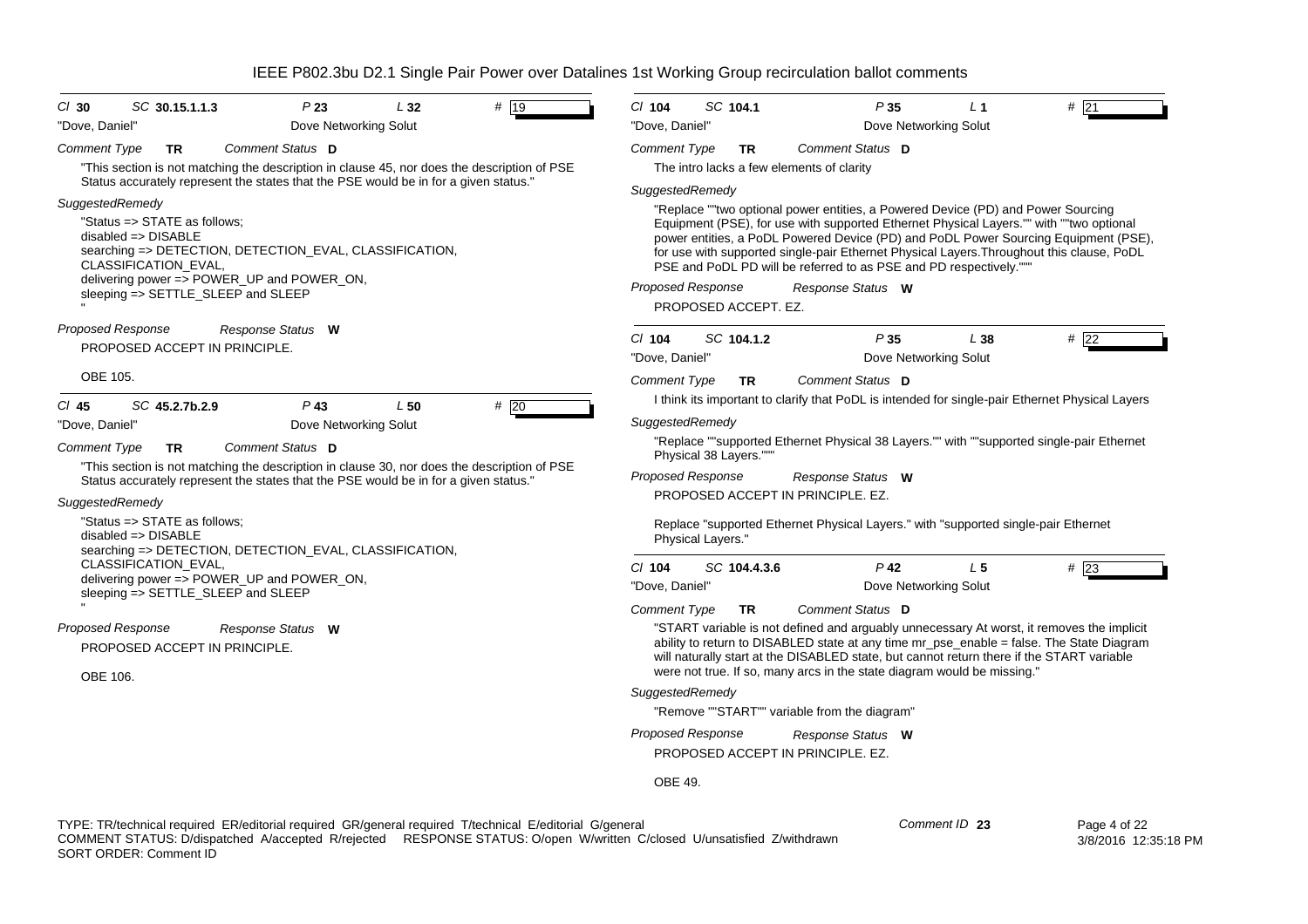| SC 104.4.3.6<br>$CI$ 104                                                                                                                      | $P$ 42                                                                                                                                                                                                                                                                                                                                                                                                                                                                                                                           | L <sub>17</sub> | # $\overline{24}$ | $Cl$ Intro                                                                                         | SC Intro                               | P <sub>3</sub>                                                                                                                                                                                                                                                                                                                                                                                                                                                                                                            | L 55            | #27    |
|-----------------------------------------------------------------------------------------------------------------------------------------------|----------------------------------------------------------------------------------------------------------------------------------------------------------------------------------------------------------------------------------------------------------------------------------------------------------------------------------------------------------------------------------------------------------------------------------------------------------------------------------------------------------------------------------|-----------------|-------------------|----------------------------------------------------------------------------------------------------|----------------------------------------|---------------------------------------------------------------------------------------------------------------------------------------------------------------------------------------------------------------------------------------------------------------------------------------------------------------------------------------------------------------------------------------------------------------------------------------------------------------------------------------------------------------------------|-----------------|--------|
| "Dove, Daniel"                                                                                                                                | Dove Networking Solut                                                                                                                                                                                                                                                                                                                                                                                                                                                                                                            |                 |                   | "Dove, Daniel"                                                                                     |                                        | Dove Networking Solut                                                                                                                                                                                                                                                                                                                                                                                                                                                                                                     |                 |        |
| <b>Comment Type</b><br>ER.                                                                                                                    | Comment Status X<br>detection done is placed too far away from the arc.                                                                                                                                                                                                                                                                                                                                                                                                                                                          |                 |                   | <b>Comment Type</b>                                                                                | ER                                     | Comment Status X<br>"The copyright and page number alignment is not consistent with IEEE 802.3-2015. They                                                                                                                                                                                                                                                                                                                                                                                                                 |                 |        |
| SuggestedRemedy<br>Move it closer to the arc.                                                                                                 |                                                                                                                                                                                                                                                                                                                                                                                                                                                                                                                                  |                 |                   |                                                                                                    |                                        | should be opposing each other on the same line, above the statement ""unapproved IEEE<br>standards draft"" with the number on right-side for odd pages, number on the lef- side for<br>even pages. See IEEE P802.3bm for example."                                                                                                                                                                                                                                                                                        |                 |        |
| <b>Proposed Response</b><br>PROPOSED ACCEPT. EZ.                                                                                              | Response Status W                                                                                                                                                                                                                                                                                                                                                                                                                                                                                                                |                 |                   | SuggestedRemedy                                                                                    |                                        | Reformat to consistency with existing standard                                                                                                                                                                                                                                                                                                                                                                                                                                                                            |                 |        |
| SC 104.4.3.6<br>$Cl$ 104<br>"Dove, Daniel"                                                                                                    | P <sub>42</sub><br>Dove Networking Solut                                                                                                                                                                                                                                                                                                                                                                                                                                                                                         | L <sub>31</sub> | $#$ 25            | <b>Proposed Response</b>                                                                           | PROPOSED ACCEPT. EZ.                   | Response Status W                                                                                                                                                                                                                                                                                                                                                                                                                                                                                                         |                 |        |
| Comment Type<br>ER                                                                                                                            | Comment Status D                                                                                                                                                                                                                                                                                                                                                                                                                                                                                                                 |                 |                   | $Cl$ Intro                                                                                         | SC Intro                               | P <sub>3</sub>                                                                                                                                                                                                                                                                                                                                                                                                                                                                                                            | L <sub>55</sub> | # 28   |
| with the operation."<br>SuggestedRemedy<br>Proposed Response<br>PROPOSED ACCEPT IN PRINCIPLE.                                                 | "In the RESTART and IDLE states, pi_sleeping is set to TRUE. I understand that the real<br>goal within those states is to pre-bias the PI, but the name of the variable is inconsistent<br>"Create a new variable ""pi_prebias"" in 104.4.3.3 that has the same effect on the pi, but<br>does not suggest the PSE is sleeping. Replace pi_sleeping assignments in RESTART,<br>IDLE states and insert pi_prebias <= false in the DETECTION state."<br>Response Status W<br>TFTD. See gardner_3bu_01_0316.pdf for proposed PSE SD. |                 |                   | "Dove. Daniel"<br><b>Comment Type</b><br>SuggestedRemedy<br><b>Proposed Response</b>               | <b>ER</b><br>PROPOSED ACCEPT. EZ.      | Dove Networking Solut<br>Comment Status X<br>"The page numbering for intro material is inconsistent with other draft documents. See<br>802.3bm for instance, where intro page numbers are in roman numeral. What we call page<br>17 on our draft, should be page 1. All prior pages use Roman numerals."<br>Reformat to consistency with existing standard<br>Response Status W                                                                                                                                           |                 |        |
| SC 104.7.4.5<br>$Cl$ 104<br>"Dove, Daniel"<br><b>Comment Type</b><br>T<br>SuggestedRemedy<br><b>Proposed Response</b><br>PROPOSED ACCEPT. EZ. | P65<br>Dove Networking Solut<br>Comment Status X<br>"Figure 104-17 refers to a ""modified preamble"" but I can find no reference elsewhere in<br>the spec to this term. I believe its an artifact of SCCP specification in industry data sheets."<br>"Replace ""modified preamble"" with ""contents of the CLASS TYPE INFO Register"""<br>Response Status W                                                                                                                                                                      | L46             | $#$ 26            | $Cl$ Intro<br>"Dove. Daniel"<br><b>Comment Type</b><br>SuggestedRemedy<br><b>Proposed Response</b> | SC Intro<br>ER<br>PROPOSED ACCEPT. EZ. | P <sub>12</sub><br>Dove Networking Solut<br>Comment Status X<br>"IEEE protocol for use of TM is to use it for the very first instance of a trademarked name.<br>For each of the IEEE Std's shown in this list, the TM should follow."<br>"Example replace IEEE Std 802.3bw-2015 with IEEE Std 802.3bwTM-2015, same for the<br>other trademarked names in this list. For IEEE Std 802.3bu, this may not be necessary<br>since it will appear earlier in the draft. In that location, the TM applies."<br>Response Status W | L <sub>13</sub> | $#$ 29 |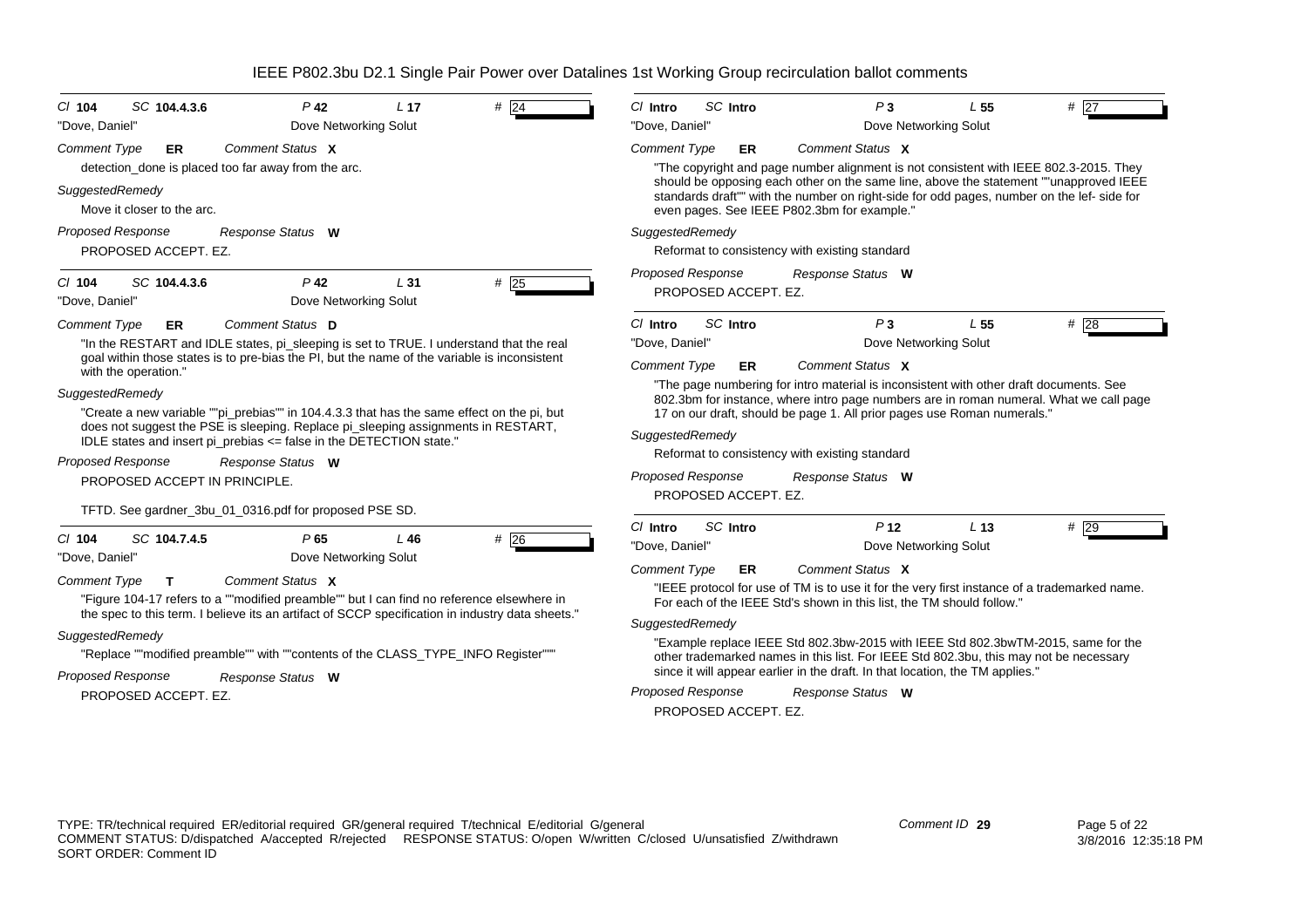| SC 104.4.4<br>$CI$ 104<br>"Gardner, Andrew"                                                                                                                                                        | P 44<br>Linear Technology Cor                                                                                                                                                                                                                                                                                         | L23 | $#$ 30 | $Cl$ 104<br>"Gardner, Andrew"                                                                                                                            | SC 104.5.4                  | P <sub>52</sub><br><b>Linear Technology Cor</b>                                                                                                                                                                                                                                                                                                | L <sub>52</sub> | $#$ 33            |  |
|----------------------------------------------------------------------------------------------------------------------------------------------------------------------------------------------------|-----------------------------------------------------------------------------------------------------------------------------------------------------------------------------------------------------------------------------------------------------------------------------------------------------------------------|-----|--------|----------------------------------------------------------------------------------------------------------------------------------------------------------|-----------------------------|------------------------------------------------------------------------------------------------------------------------------------------------------------------------------------------------------------------------------------------------------------------------------------------------------------------------------------------------|-----------------|-------------------|--|
| <b>Comment Type</b><br><b>TR</b><br>classification."                                                                                                                                               | Comment Status D<br>"Detection is mandatory for PoDL PSEs that perform classification, but it is redundant with                                                                                                                                                                                                       |     |        | <b>Comment Type</b>                                                                                                                                      | <b>TR</b>                   | Comment Status D<br>"Implementation of the physical signature is required for PDs that support classification,<br>but the ability to perform classification makes the physical signature redundant."                                                                                                                                           |                 |                   |  |
| SuggestedRemedy<br>gardner_3bu_01_0316.pdf<br><b>Proposed Response</b><br>PROPOSED ACCEPT IN PRINCIPLE.                                                                                            | Make detection optional for PSEs that perform classification as proposed in<br>Response Status W                                                                                                                                                                                                                      |     |        | SuggestedRemedy<br><b>Proposed Response</b><br>PROPOSED ACCEPT IN PRINCIPLE.                                                                             |                             | Make implemenation of the physical signature optional for PDs that support classification<br>as proposed in gardner_3bu_01_0316.pdf<br>Response Status W                                                                                                                                                                                       |                 |                   |  |
| SC 104.4.4<br>C/ 104<br>"Gardner, Andrew"<br><b>Comment Type</b><br><b>TR</b><br>pass detection.<br>SuggestedRemedy<br><b>Proposed Response</b><br>PROPOSED ACCEPT IN PRINCIPLE.                   | $P$ 44<br>Linear Technology Cor<br>Comment Status D<br>The existing detection scheme has a loophole that allows a range of simple resistors to<br>Implement remedy as proposed in gardner_3bu_01_0316.pdf<br>Response Status W                                                                                        | L23 | # 31   | $Cl$ 104<br>"Gardner, Andrew"<br><b>Comment Type</b><br>SuggestedRemedy<br>Add a symbol as CIN Class<br><b>Proposed Response</b><br>PROPOSED ACCEPT. EZ. | SC 104.5.6<br><b>TR</b>     | P <sub>54</sub><br>Linear Technology<br>Comment Status D<br>There's no symbol indicated for item 6b in table 104-6<br>Response Status W                                                                                                                                                                                                        | L30             | $#$ 34            |  |
| SC 104.4.4.1<br>$CI$ 104<br>"Gardner, Andrew"<br>Comment Type<br><b>TR</b><br>flow during detection and sleep is desirable.<br>SuggestedRemedy<br><b>Proposed Response</b><br>PROPOSED ACCEPT. EZ. | $P$ 44<br>Linear Technology Cor<br>Comment Status D<br>The detection short circuit current max of 30mA is relatively large compared to the<br>maximum allowed detection current of 16mA. Minimizing the maximum current that can<br>Reduce the short circuit current (ISC) max from 30mA to 20mA<br>Response Status W | L44 | #32    | $CI$ 104<br>"Gardner, Andrew"<br><b>Comment Type</b><br>SuggestedRemedy<br>Proposed Response<br>PROPOSED ACCEPT.<br>TFTD.                                | SC 104.5.6.<br>$\mathbf{T}$ | P <sub>54</sub><br><b>Linear Technology</b><br>Comment Status D<br>There's no minimum input capacitance required for a PD during inrush. Bounding the<br>minimum input capacitance may simplify the design of the PSE inrush circuitry.<br>Add minimum values of 1uF where 10uF is the max and 0.5uF where 5uF is the max<br>Response Status W | L29             | $# \overline{35}$ |  |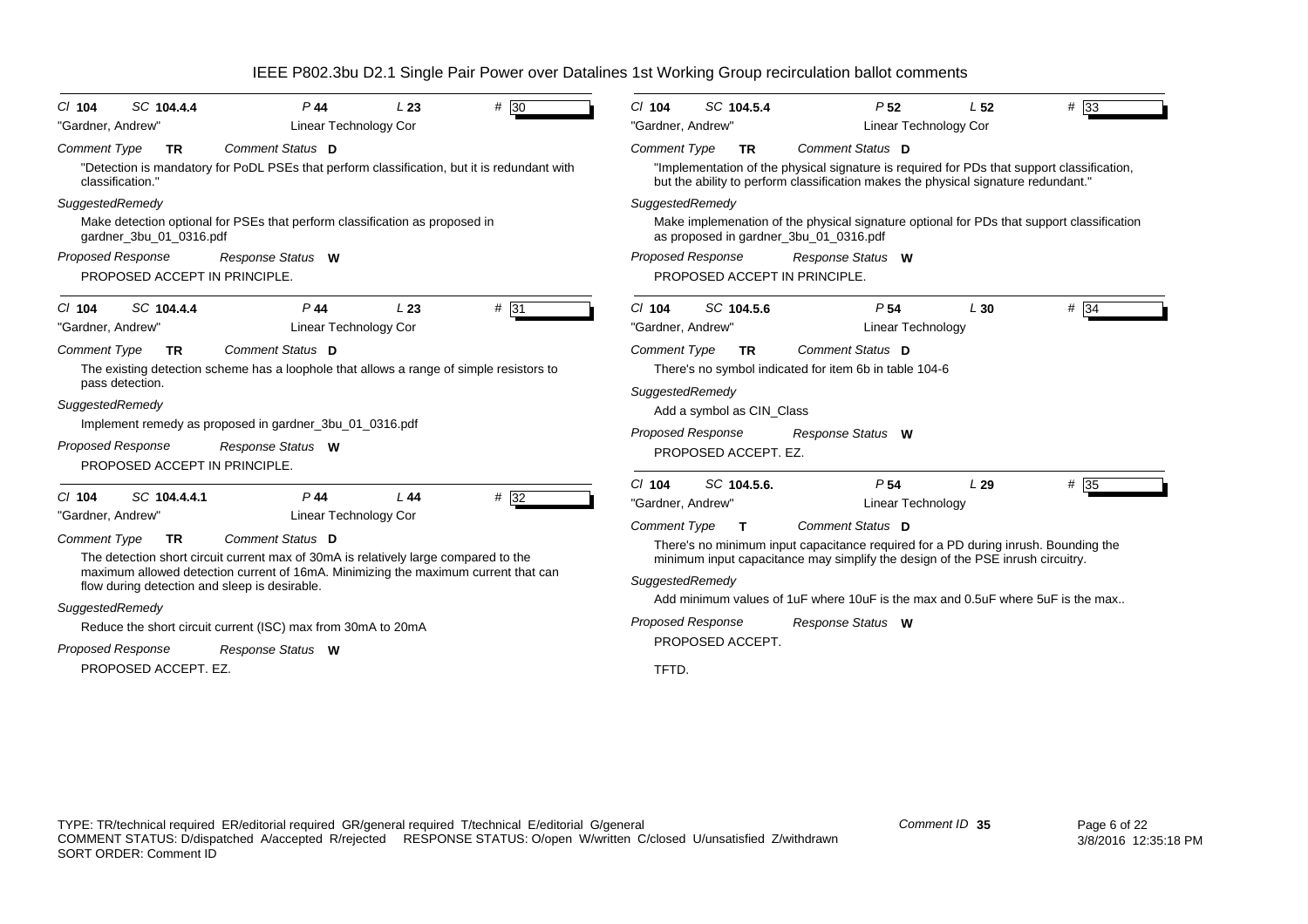| P <sub>59</sub><br># 36<br>SC 104.7.1<br>$CI$ 104<br>$L_{16}$<br>"Gardner, Andrew"<br><b>Linear Technology Cor</b> | # 39<br>$CI$ 104<br>SC 104.7.2<br>P60<br>$L_4$<br>"Gardner, Andrew"<br>Linear Technology Cor                                                                                                                                |
|--------------------------------------------------------------------------------------------------------------------|-----------------------------------------------------------------------------------------------------------------------------------------------------------------------------------------------------------------------------|
| Comment Status D<br>Comment Type<br>ER<br>Font size in Figure 104-11 is less than 9 point.                         | Comment Type<br>Comment Status D<br>$\mathbf{T}$<br>"The VDD node in Figure 104-12 has no obvious relationship to the PD PI. Also, the use of<br>a diode symbol in this figure is limiting."                                |
| SuggestedRemedy<br>Increase font size as needed.<br>Proposed Response<br>Response Status W<br>PROPOSED ACCEPT. EZ. | SuggestedRemedy<br>Delete the VDD node and associated connection and replace the remaining diode with a<br>generic rectifier block. Consider deleting Figures 104-11 and 104-12 altogether since they<br>are not normative. |
| OBE by 10.                                                                                                         | <b>Proposed Response</b><br>Response Status W<br>PROPOSED ACCEPT IN PRINCIPLE.                                                                                                                                              |
| # 37<br>SC 104.7.2<br>P60<br>L <sub>1</sub><br>CI 104<br>Linear Technology Cor<br>"Gardner, Andrew"                | TFTD.                                                                                                                                                                                                                       |
| Comment Type<br>Comment Status D<br>TR.<br>Figure 104-12 has the PSE PI shorted out                                | # $40$<br>$Cl$ 104<br>SC 104.7.3.4<br>P62<br>$L$ 40<br>"Gardner, Andrew"<br>Linear Technology Cor                                                                                                                           |
| SuggestedRemedy<br>Place switch controlled by TX output between PI+ and PI-                                        | Comment Status D<br>Comment Type<br><b>TR</b><br>There is no item specifying the PSE pull-up current.                                                                                                                       |
| Proposed Response<br>Response Status W<br>PROPOSED ACCEPT. EZ.                                                     | SuggestedRemedy<br>"Add a line item for PSE pull-up current and set the min and max to 9mA and 20mA,<br>respectively.'                                                                                                      |
| P60<br>$# \overline{38}$<br>SC 104.7.2<br>$\perp$ 4<br>C/ 104<br>"Gardner, Andrew"<br>Linear Technology Cor        | Proposed Response<br>Response Status W<br>PROPOSED ACCEPT IN PRINCIPLE.                                                                                                                                                     |
| <b>Comment Type</b><br>Comment Status D<br>ER<br>Font size in Figure 104-12 is less than 9 point.                  | Comment is with regards to Table 104-7.                                                                                                                                                                                     |
| SuggestedRemedy<br>Increase font size as needed.                                                                   | TFTD.<br>$Cl$ 104<br>SC 104.7.3.4<br>P62<br>L44<br># $\overline{41}$                                                                                                                                                        |
| <b>Proposed Response</b><br>Response Status W<br>PROPOSED ACCEPT. EZ.                                              | Linear Technology Cor<br>"Gardner, Andrew"<br>Comment Status D<br>Comment Type<br><b>TR</b><br>There is no max on the PSE pull-up voltage                                                                                   |
| OBE by 10.                                                                                                         | SuggestedRemedy<br>Set the max to 5.5V                                                                                                                                                                                      |
|                                                                                                                    | Proposed Response<br>Response Status W<br>PROPOSED ACCEPT IN PRINCIPLE.                                                                                                                                                     |
|                                                                                                                    | See 84. Set max PSE pull-up to 5V in order to prevent it from exceeding VON min of 5.18V<br>for 12V unregulated classes.                                                                                                    |

| Comment ID 41 | Page |
|---------------|------|
|               |      |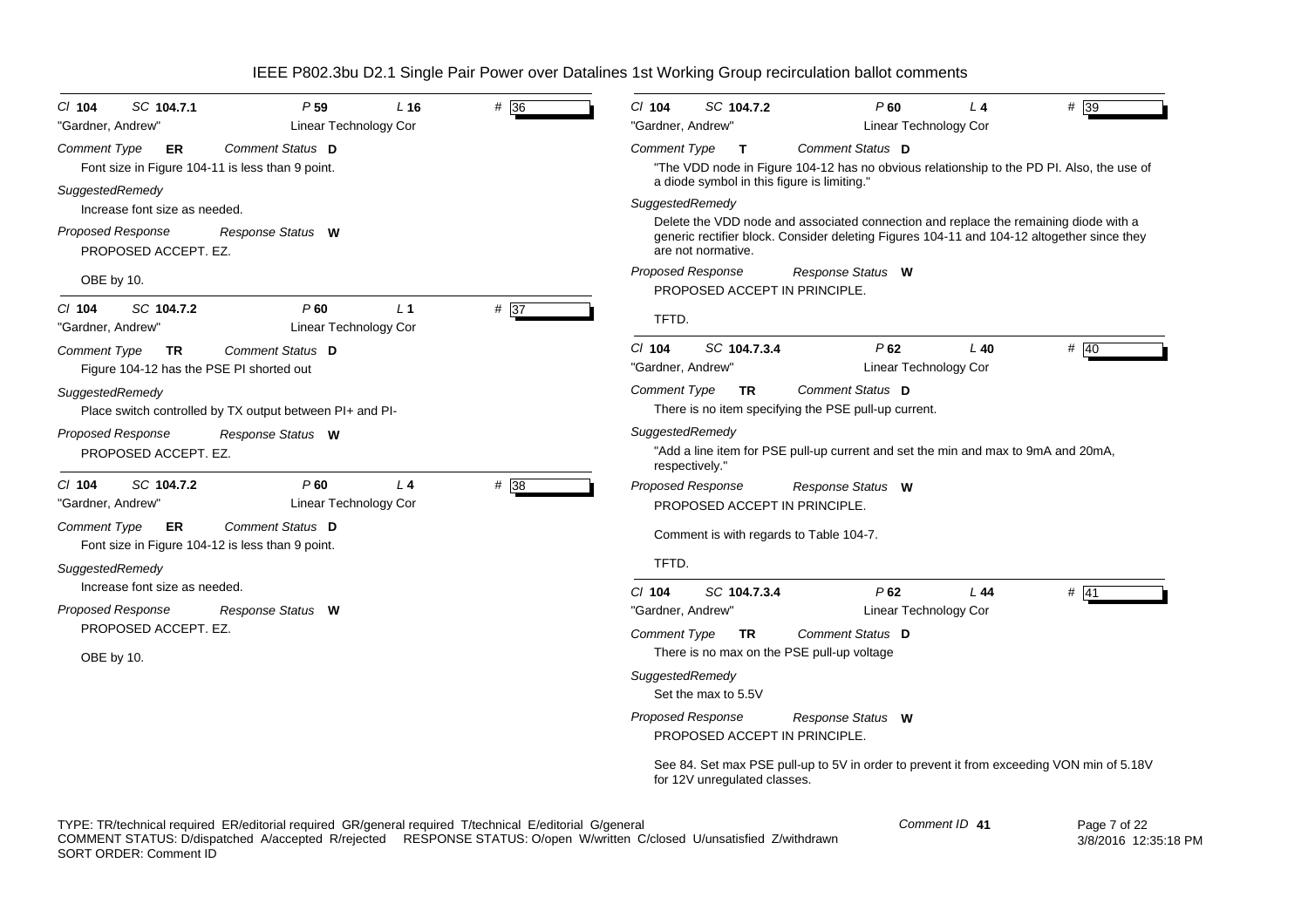| SC 104.7.3.4<br>$CI$ 104<br>"Gardner, Andrew"                                                                                                | P62<br>Linear Technology Cor                                                                                                                     | L 47 | # 42   | $Cl$ 104<br>"Gardner, Andrew"   | SC 104.4.3.6                                                                              | $P$ 44<br>Linear Technology Cor                                                                                                                                                                                                                                                                                                                                                                | L <sub>1</sub> | $#$ 45      |
|----------------------------------------------------------------------------------------------------------------------------------------------|--------------------------------------------------------------------------------------------------------------------------------------------------|------|--------|---------------------------------|-------------------------------------------------------------------------------------------|------------------------------------------------------------------------------------------------------------------------------------------------------------------------------------------------------------------------------------------------------------------------------------------------------------------------------------------------------------------------------------------------|----------------|-------------|
| Comment Type<br><b>TR</b>                                                                                                                    | Comment Status D<br>There is no max limit on the logic input high logic threshold.                                                               |      |        | <b>Comment Type</b><br>state.   | <b>TR</b>                                                                                 | Comment Status D<br>The overload state diagram doesn't address overload for states besides the POWER_ON                                                                                                                                                                                                                                                                                        |                |             |
| SuggestedRemedy<br>Set the max to 4V                                                                                                         |                                                                                                                                                  |      |        | SuggestedRemedy                 |                                                                                           | Delete Figure 104-7 and rely upon the definition of overload_detected to govern the                                                                                                                                                                                                                                                                                                            |                |             |
| Proposed Response<br>PROPOSED ACCEPT.<br>TFTD.                                                                                               | Response Status W                                                                                                                                |      |        |                                 | behavior of the main PSE SD.<br><b>Proposed Response</b><br>PROPOSED ACCEPT IN PRINCIPLE. | Response Status W                                                                                                                                                                                                                                                                                                                                                                              |                |             |
| SC 104.7.3.4<br>$Cl$ 104                                                                                                                     | P62                                                                                                                                              | L48  | $#$ 43 |                                 | TFTD. See comment 12.                                                                     |                                                                                                                                                                                                                                                                                                                                                                                                |                |             |
| "Gardner, Andrew"<br>Comment Type<br><b>TR</b>                                                                                               | Linear Technology Cor<br>Comment Status D                                                                                                        |      |        | $Cl$ 104<br>Joseph A.           | SC 104.6.3.1                                                                              | P <sub>57</sub>                                                                                                                                                                                                                                                                                                                                                                                | $L$ Eq 1       | # $46$      |
| There is no min limit on the logic low threshold<br>SuggestedRemedy<br>Set the min to 0V<br><b>Proposed Response</b><br>PROPOSED ACCEPT. EZ. | Response Status W                                                                                                                                |      |        | <b>Comment Type</b><br>vendors. | TR                                                                                        | Comment Status D<br>Change in return loss specificaiton will effect current BroadR-reach compliant 100Mbps<br>PHY's. It should be left to the PHY vendor to determine if the PHY's can tolerate a higher<br>return loss at < 2Mhz and not be forced by the specification. Impact of this would be<br>different PHY's working with different inductor values. This choice should be left to the |                | unsatisfied |
| SC 104.7.3.4<br>CI 104<br>"Gardner, Andrew"<br><b>Comment Type</b><br><b>TR</b>                                                              | P62<br>Linear Technology Cor<br><b>Comment Status</b> D<br>Several of the items in Table 104-7 are not referenced by Clause 104.7 baseline text. | L62  | # $44$ | SuggestedRemedy                 | <b>Proposed Response</b><br>PROPOSED REJECT. EZ.                                          | Remove degradation in return loss from 1 to 2MHz. This comment is only for 100Base-T1<br>Response Status W                                                                                                                                                                                                                                                                                     |                |             |
| SuggestedRemedy<br>Add references as needed to Clause 104.7.                                                                                 |                                                                                                                                                  |      |        | $Cl$ 45<br>"Law, David'         | SC 45.2.7b.2.1                                                                            | P31<br><b>Hewlett Packard Enter</b>                                                                                                                                                                                                                                                                                                                                                            | L 45           | # $ 47$     |
| <b>Proposed Response</b><br>PROPOSED ACCEPT IN PRINCIPLE, EZ.<br><b>OBE 82.</b>                                                              | Response Status W                                                                                                                                |      |        | <b>Comment Type</b>             | T                                                                                         | Comment Status D<br>The definition of the Power Removed (13.1.15) bit and the Overload (13.1.11) bit are<br>identical. Both state that 'This bit shall be set to one when the PSE state diagram (see<br>Figure 104-4) enters the state OVERLOAD.'.                                                                                                                                             |                |             |
|                                                                                                                                              |                                                                                                                                                  |      |        | SuggestedRemedy                 | Overload bit.                                                                             | Since these two bits are repetitively redundant remove either the Power Removed or                                                                                                                                                                                                                                                                                                             |                |             |
|                                                                                                                                              |                                                                                                                                                  |      |        | <b>Proposed Response</b>        | PROPOSED ACCEPT IN PRINCIPLE. EZ.                                                         | Response Status W                                                                                                                                                                                                                                                                                                                                                                              |                |             |
|                                                                                                                                              |                                                                                                                                                  |      |        | OBE 103.                        |                                                                                           |                                                                                                                                                                                                                                                                                                                                                                                                |                |             |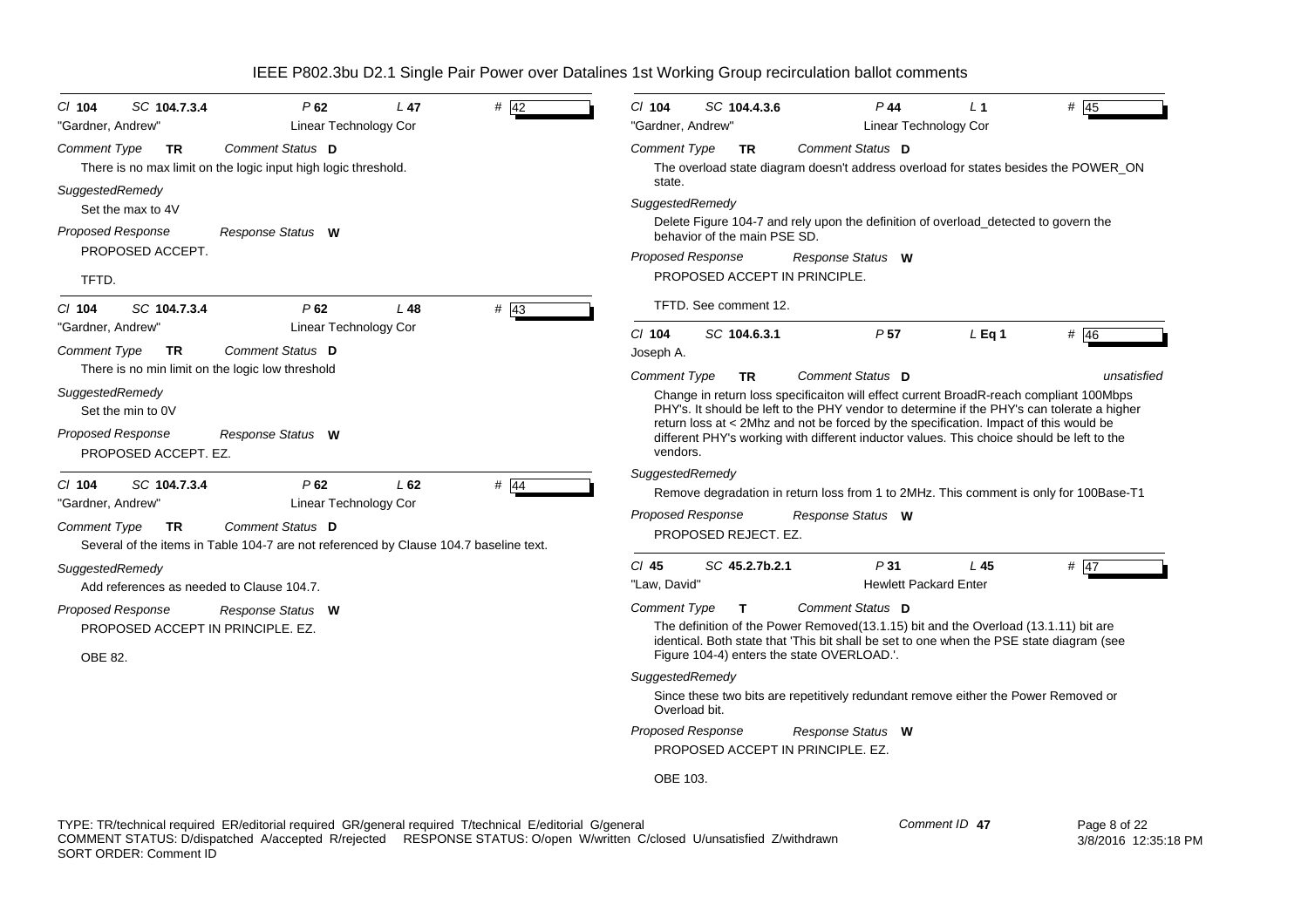| $CI$ 45      | SC 45.2.7b.2.4 | P 32                         | L 17 | # $ 48$ |
|--------------|----------------|------------------------------|------|---------|
| "Law. David" |                | <b>Hewlett Packard Enter</b> |      |         |

#### *Comment Type* **T***Comment Status***D**

"Subclause 45.2.7b.2.4 states that '... bit shall be set to one when the PSE state diagram (see Figure 104-4) transitions directly from the state CLASSIFICATION\_EVAL to RESTART due to the pi\_detecting variable being asserted false and the pi\_sleeping variable being asserted true.'. The transition from CLASSIFICATION\_EVAL to RESTART however is conditioned on '!valid\_class + !power\_available'. Further, the actions pi\_detecting  $\le$  TRUE and pi\_sleeping  $\le$  FALSE are executed in the DETECTION state which has to be passed through to get to the CLASSIFICATION EVAL state, and no other state changed these variables prior to the CLASSIFICATION\_EVAL state. Hence by definition if the transitions directly from the state CLASSIFICATION\_EVAL to RESTART is taken the pi\_detecting variable cannot be false and the pi\_sleeping variable cannot be true. Isn't it the transition from CLASSIFICATION to RESTART due to tclass\_timer\_done that is a Classification timeout condition, so should this be the condition that sets this bit."

### *SuggestedRemedy*

Suggest that ' The Class Timeout bit shall be set to one when the PSE state diagram (see Figure 104-4) transitions directly from the state CLASSIFICATION\_EVAL to RESTART due to the pi\_detecting variable being asserted false and the pi\_sleeping variable being asserted true.' should be changed to read ' The Class Timeout bit shall be set to one when the PSE state diagram (see Figure 104-4) transitions directly from the state CLASSIFICATION to RESTART due to tclass\_timer\_done.'.

### Update PICS item PODLM5 to match.

*Proposed Response Response Status* **W**

PROPOSED ACCEPT. EZ.

| $Cl$ 104     | SC 104.4.3.6 | P 42                         | # 49 |
|--------------|--------------|------------------------------|------|
| "Law. David" |              | <b>Hewlett Packard Enter</b> |      |

#### *Comment Type* **T***Comment Status***D**

"The entry in to the DISABLED state is condition by on open arrow with the condition 'START \* !mr\_pse\_enable'. The variable 'START' is not defined anywhere, assume this should really be something like 'pse\_reset'. Further, subclause 45.2.7b.1.2 'PSE Enable' and the definition of the mr\_pse\_enable variable in subclause 104.4.3.3 'Variables' both state that when FALSE the operation of the PSE is disabled. If this is the case its inverse can't be locally ANDed with another variable here otherwise the PSE will only be disabled once mr\_pse\_enable is FALSE and the other variable is TRUE. Assume this AND condition should actually be an OR condition."

## *SuggestedRemedy*

Suggest that:

[1] A new state diagram variable 'pse\_reset' is added. It is defined as 'Controls the resetting of the PSE state diagram. Condition that is TRUE until such time as the power supply for the device that contains the PSE overall state diagrams has reached the operating region. It is also TRUE when implementation-specific reasons require reset of PSE functionality.'.

[2] Change the conditions on the open arrow entry to the DISABLED state to be 'pse\_reset + !mr\_pse\_enable'.

*Proposed Response* PROPOSED ACCEPT. EZ. *Response Status* **W**

See 23.

| $Cl$ 104       |  | SC 104.4.3.6 | P 42                                                                                           | L 36 | # 50 |  |
|----------------|--|--------------|------------------------------------------------------------------------------------------------|------|------|--|
| "Law. David"   |  |              | <b>Hewlett Packard Enter</b>                                                                   |      |      |  |
| Comment Type T |  |              | Comment Status D                                                                               |      |      |  |
|                |  |              | It appears that the variable 'mfvs timeout' is not defined in subclause 104.4.3.3 'Variables'. |      |      |  |

*SuggestedRemedy*

Add a definition for the variable 'mfvs\_timeout' in subclause 104.4.3.3 'Variables'.

*Proposed Response Response Status* **W**

PROPOSED ACCEPT IN PRINCIPLE. EZ.

mfvs\_timeout definition has a typo - change spelling from 'mvfs\_timeout' to 'mfvs\_timeout' in definitions section of PSE SD.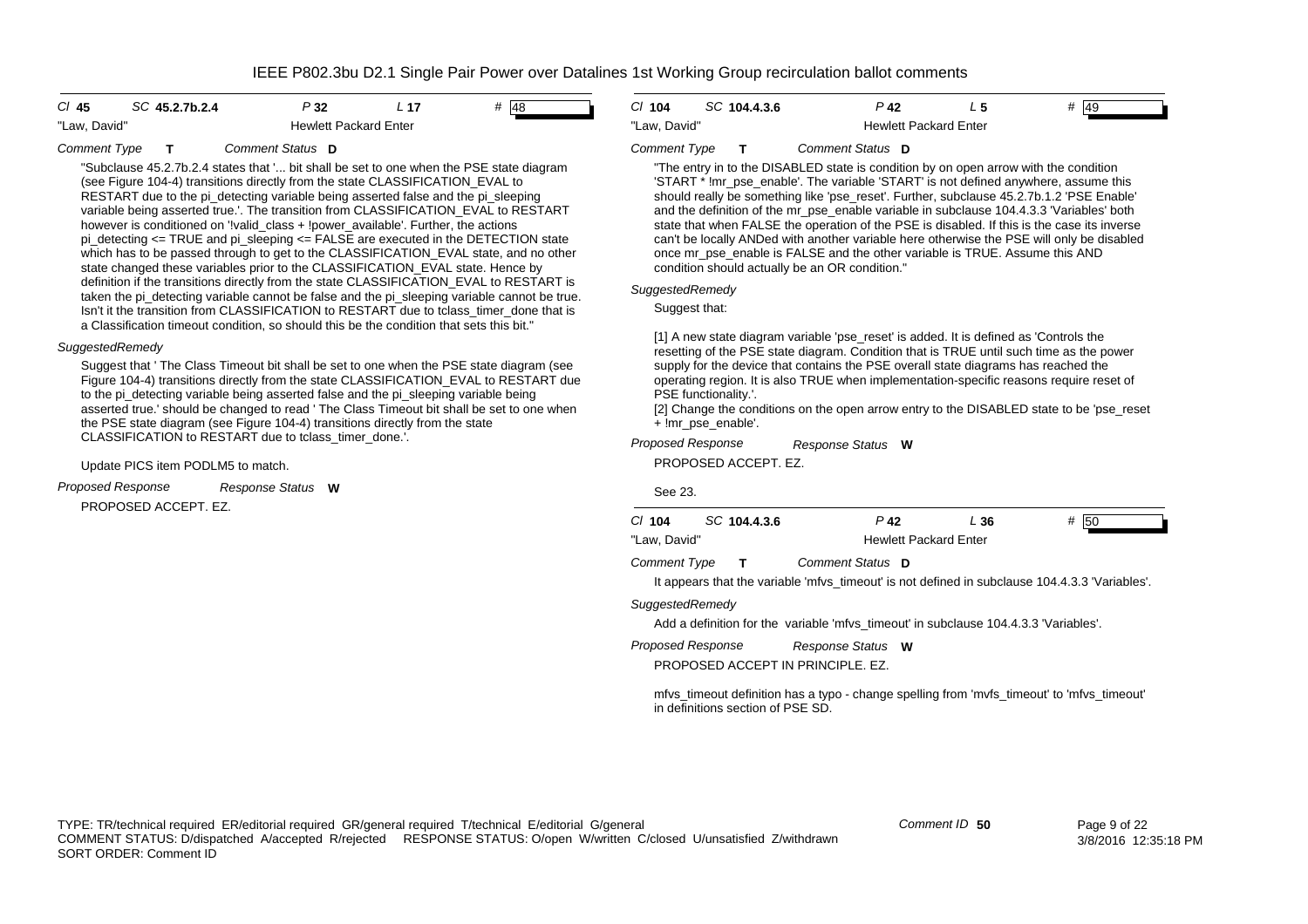| $CI$ 45<br>"Remein, Duane"           |                   | SC 45.2.7a.2.1                                                      | P30               | L26                                                                                     | # 51                                                                                                                                                                                                                                                                                                                                                                                      | $Cl$ 104<br>"Schindler, Fred" |                      | SC 104.5                                                                | $P$ 49<br>Seen Simply                                                                                                                                                                                                                                                                                                                                                                                                                                                                                                                                                                                                        | L <sub>14</sub> | # 53 |
|--------------------------------------|-------------------|---------------------------------------------------------------------|-------------------|-----------------------------------------------------------------------------------------|-------------------------------------------------------------------------------------------------------------------------------------------------------------------------------------------------------------------------------------------------------------------------------------------------------------------------------------------------------------------------------------------|-------------------------------|----------------------|-------------------------------------------------------------------------|------------------------------------------------------------------------------------------------------------------------------------------------------------------------------------------------------------------------------------------------------------------------------------------------------------------------------------------------------------------------------------------------------------------------------------------------------------------------------------------------------------------------------------------------------------------------------------------------------------------------------|-----------------|------|
| <b>Comment Type</b>                  |                   | TR.                                                                 | Comment Status D  |                                                                                         | unsatisfied                                                                                                                                                                                                                                                                                                                                                                               | <b>Comment Type</b>           |                      | ER                                                                      | Comment Status D                                                                                                                                                                                                                                                                                                                                                                                                                                                                                                                                                                                                             |                 |      |
| SuggestedRemedy                      | defined in 45.2." | entirety and cannot be made mandatory.<br>normative language here." |                   | Given that you've not opened the PICS for CI 45 I infer that you don't wish to include  | "The use of the term shall here implies CL 45 is mandated. Clause 45 is optional in it's<br>"This bit shall be set to one when the PSE state diagram (Figure 104-4) enters the state<br>'ERROR.' The Power Denied bit shall be implemented with latching high behavior as<br>"Change ""shall be"" to ""is"" in 12 places in 45.2.7a.2.x. For example the statements                       | PL'''<br>is.                  | The existing text,   | "Draft 2.0 comment 343:                                                 | ""A device that is capable of becoming a PD may or may not have the ability to draw power<br>from an alternate power source and, if doing so, may or may not require power from the<br>is not clear. The existing text has unnecessary words and also appears to cover<br>something that is not a PD in the same sentence that is trying to define a PD. For<br>example, a device capable of being a PD and is capable of drawing power from an<br>alternate power source may not require from power the PI. Which will result in a<br>disconnect because the device is no longer a PD. The proposed text focus on what a PD |                 |      |
| defined in 45.2."""                  |                   | quoted above will read:                                             |                   | "This bit is set to one when the PSE state diagram (Figure 104-4) enters the            | state'ERROR.' The Power Removed bit is implemented with latching high behavior as                                                                                                                                                                                                                                                                                                         |                               | power from the PI."" | The accepted text was,                                                  | ""A device that is capable of becoming a PD may have the ability to draw power from an<br>alternate power source. A PD using an alternate power source may simultaneously require                                                                                                                                                                                                                                                                                                                                                                                                                                            |                 |      |
| <b>Proposed Response</b>             |                   | PROPOSED REJECT. EZ.                                                | Response Status W |                                                                                         |                                                                                                                                                                                                                                                                                                                                                                                           |                               |                      |                                                                         | Most of the room supported the recommended change. Only one person wanted the<br>maintenance request that I stated I would not do.                                                                                                                                                                                                                                                                                                                                                                                                                                                                                           |                 |      |
| mandatory.                           |                   |                                                                     |                   | Implementation of 45.2.7.b is optional. If it is implemented, the 'shalls' in CL 45 are |                                                                                                                                                                                                                                                                                                                                                                                           | Task Force.                   |                      |                                                                         | The PAR and 5-criteria for .3bu do not require consistent text between, Clauses 104 and<br>33. The proposed correction should be implemented as was generally accepted by the                                                                                                                                                                                                                                                                                                                                                                                                                                                |                 |      |
| $Cl$ 45<br>"Remein, Duane'           |                   | SC 45.2.7a.2.4                                                      | P30               | L44                                                                                     | # 52                                                                                                                                                                                                                                                                                                                                                                                      |                               |                      |                                                                         | I have updated the solution to better convey what a PD is.                                                                                                                                                                                                                                                                                                                                                                                                                                                                                                                                                                   |                 |      |
| <b>Comment Type</b><br>2:0."         |                   | TR.                                                                 | Comment Status D  |                                                                                         | unsatisfied<br>"MDIO registers affected by SD's should clearly be tied to a variable in the SD and not<br>set/reset by a state transition as in ""shall be set to one when the PSE state diagram<br>(Figure 104-4) transitions directly from the state CLASSIFICATION_EVAL to RESTART""<br>This issue exists for the following bit definitions; 12.1.15, 14, 13, 12, 11, 10, 9:7, 6:3 and | SuggestedRemedy               |                      | "Replace the called out text with,<br>from an alternate power source."" | ""A device that is capable of becoming a PD may have the ability to draw power from an<br>alternate power source. A PD requiring power from the PI may simultaneously draw power                                                                                                                                                                                                                                                                                                                                                                                                                                             |                 |      |
| SuggestedRemedy<br>Proposed Response |                   | create it in the SD and xref here.                                  | Response Status W |                                                                                         | Provide a clear reference to a SD variable for bit 12.1.12. If one does not exist in the SD                                                                                                                                                                                                                                                                                               | <b>Proposed Response</b>      |                      | PROPOSED ACCEPT. EZ.                                                    | Response Status W                                                                                                                                                                                                                                                                                                                                                                                                                                                                                                                                                                                                            |                 |      |
| OBE 105.                             |                   | PROPOSED ACCEPT IN PRINCIPLE.                                       |                   |                                                                                         |                                                                                                                                                                                                                                                                                                                                                                                           |                               |                      |                                                                         |                                                                                                                                                                                                                                                                                                                                                                                                                                                                                                                                                                                                                              |                 |      |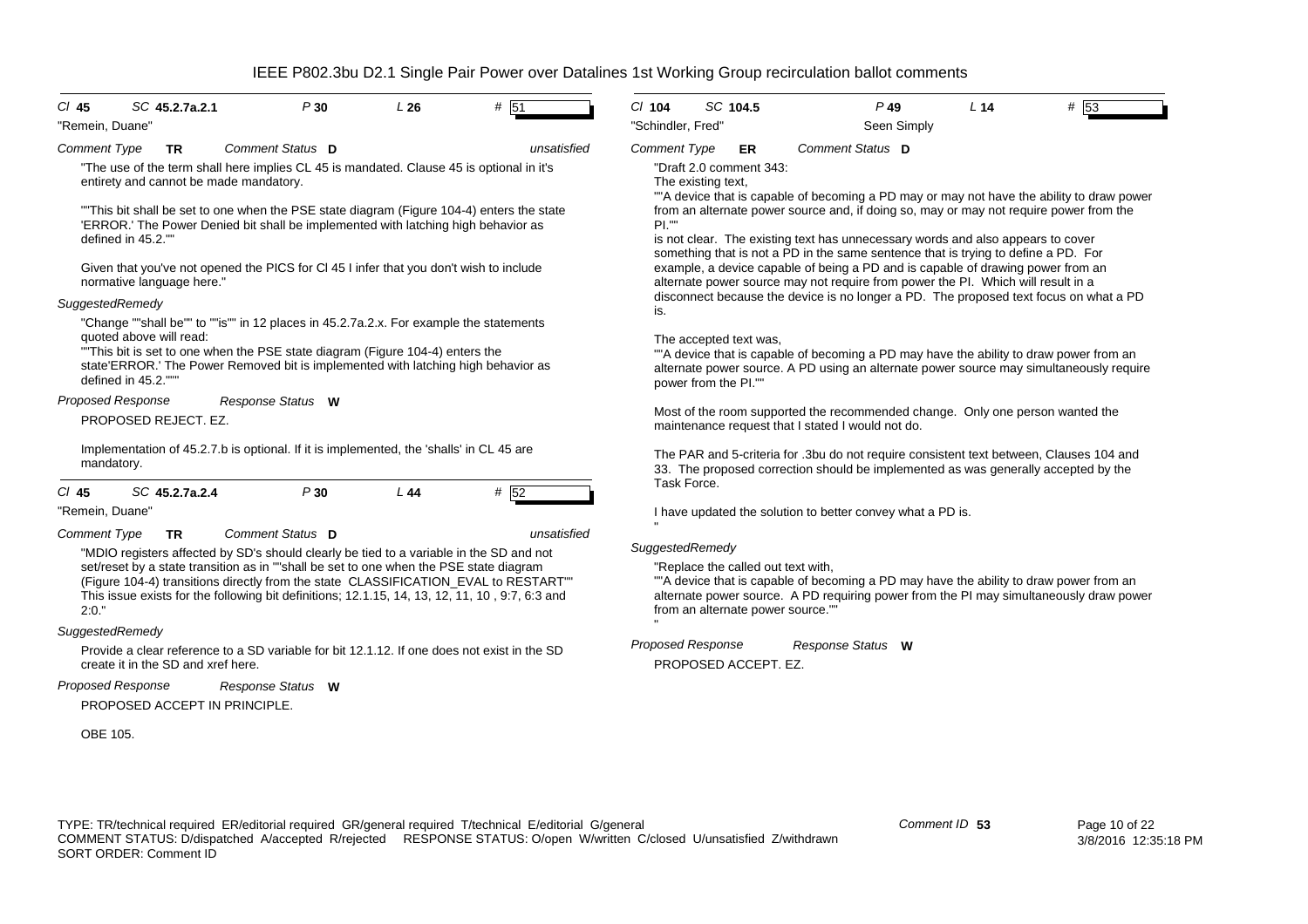| $#$ 54<br>SC 104.5.6.2<br>P <sub>55</sub><br>$CI$ 104<br>L39                                                                                                                                                            | # 56<br>$Cl$ 104<br>$P$ 67<br>L <sub>52</sub><br>SC 104.8.4.2                                                                               |
|-------------------------------------------------------------------------------------------------------------------------------------------------------------------------------------------------------------------------|---------------------------------------------------------------------------------------------------------------------------------------------|
| "Scruton, Peter"<br>University of New Ham                                                                                                                                                                               | University of New Ham<br>"Scruton, Peter"                                                                                                   |
| Comment Status D<br><b>Comment Type</b><br>Е                                                                                                                                                                            | Comment Status D<br><b>Comment Type</b><br>Е                                                                                                |
| "A PD that requires detection and power-up shall draw current in the range of IWakeup_PD<br>for at least TWakeup_PD when Vsleep_PD min < VPD < Vsleep max as specified in Table<br>104-3 and Table 104-6, respectively. | In PSE4:<br>Reference to Table 104-3 should be 104-2                                                                                        |
|                                                                                                                                                                                                                         | SuggestedRemedy                                                                                                                             |
| Saying respectively here doesn't seem right there are more than two terms being talked                                                                                                                                  | change to 104-2                                                                                                                             |
| about and the order doesn't seem to help                                                                                                                                                                                | <b>Proposed Response</b><br>Response Status W                                                                                               |
| SuggestedRemedy                                                                                                                                                                                                         | PROPOSED ACCEPT. EZ.                                                                                                                        |
| delete, respectively""                                                                                                                                                                                                  |                                                                                                                                             |
|                                                                                                                                                                                                                         | SC 104.8.4.2<br>P68<br># 57<br>$Cl$ 104<br>L <sub>4</sub>                                                                                   |
| <b>Proposed Response</b><br>Response Status W                                                                                                                                                                           | University of New Ham<br>"Scruton, Peter"                                                                                                   |
| PROPOSED ACCEPT. EZ.                                                                                                                                                                                                    | Comment Status D<br><b>Comment Type</b><br>Е                                                                                                |
| P <sub>17</sub><br>L <sub>52</sub><br># 55<br>Cl <sub>1</sub><br>SC 1.4.330a                                                                                                                                            | "PSE6<br>""Within Ivalid current range, as specified in Table 104-3, when connected to a valid PD                                           |
| "Scruton, Peter'<br>University of New Ham                                                                                                                                                                               | detection signature as specified in Table 104-6""                                                                                           |
| <b>Comment Type</b><br>Comment Status D<br>ER                                                                                                                                                                           |                                                                                                                                             |
| "Currently states: ""PoDL PSE: A DTE device that provides the power to a single twisted                                                                                                                                 | Ivalid is in 104-2"                                                                                                                         |
| pair link section. DTE powering is intended to provide a single 100BASE-T1 or 1000BASE-                                                                                                                                 | SuggestedRemedy                                                                                                                             |
| T1 device with a unified interface for both the data it requires and the power to process<br>these data""                                                                                                               | "Within Ivalid current range, as specified in Table 104-2, when connected to a valid PD<br>detection signature as specified in Table 104-6" |
|                                                                                                                                                                                                                         | <b>Proposed Response</b><br>Response Status W                                                                                               |
| A few things on this.                                                                                                                                                                                                   | PROPOSED ACCEPT. EZ.                                                                                                                        |
| - I would think the PSE may more typically be a switch and thus a DCE that may have<br>multiple PIs to power different PDs.                                                                                             |                                                                                                                                             |
| - I think the second sentence should have power to operate and process data.                                                                                                                                            | P68<br># 58<br>$Cl$ 104<br>SC 104.8.4.2<br>L <sub>13</sub>                                                                                  |
|                                                                                                                                                                                                                         | University of New Ham<br>"Scruton, Peter"                                                                                                   |
|                                                                                                                                                                                                                         | Comment Status D<br>Comment Type<br>Е                                                                                                       |
| SuggestedRemedy                                                                                                                                                                                                         | PSE <sub>8</sub>                                                                                                                            |
| "PoDL PSE: A device that provides power to a PoDL PD, connected via a single twisted                                                                                                                                    | Reference to Table 104-3 should be 104-2                                                                                                    |
| pair link section. DTE powering is intended to provide a single 100BASE-T1 or 1000BASE-                                                                                                                                 | SuggestedRemedy                                                                                                                             |
| T1 device with a unified interface for both the reception and transmission of data as well as<br>the power to operate."""                                                                                               | change to 104-2                                                                                                                             |
|                                                                                                                                                                                                                         | <b>Proposed Response</b><br>Response Status W                                                                                               |
| Proposed Response<br>Response Status W                                                                                                                                                                                  | PROPOSED ACCEPT. EZ.                                                                                                                        |
| PROPOSED ACCEPT. EZ.                                                                                                                                                                                                    |                                                                                                                                             |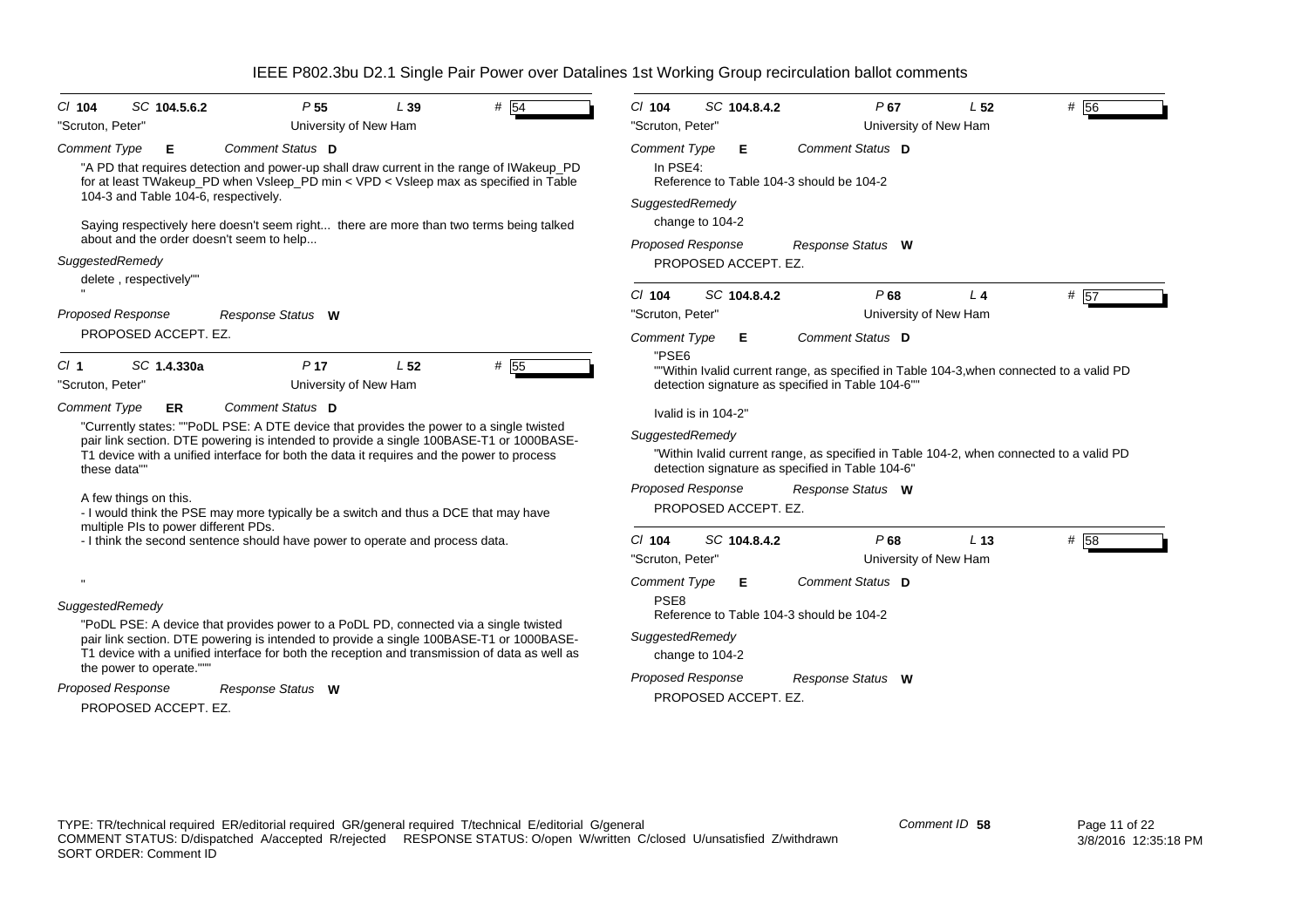*Proposed Response Cl* **104** *SC* **104.8.4.2** *P* **68** *L* **30** *#* 59*Comment Type* **E** "PSE12""With one of the attributes as specified in Table 104-7 under all conditions"" This should be Table 104-5*SuggestedRemedy* change to 104-5 PROPOSED ACCEPT. EZ.*Comment Status***D***Response Status* **W**"Scruton, Peter" University of New Ham *Proposed Response Cl* **104** *SC* **104.8.4.2** *P* **69** *L* **21** *#* 60 *Comment Type* **E** "PSE27""Defined as TOff in Table 104-5""Should be Table 104-3 *SuggestedRemedy* make it Table 104-3PROPOSED ACCEPT. EZ.*Comment Status***D***Response Status* **W**"Scruton, Peter" University of New Ham *Proposed Response Cl* **104** *SC* **104.8.4.3** *P* **70** *L* **5** *#* 61 *Comment Type* **E** "PD1"" As defined in Table 104-2 for each relevant system class should be 104-1"*SuggestedRemedy* make it be 104-1PROPOSED ACCEPT. EZ.*Comment Status***D***Response Status* **W**"Scruton, Peter" University of New Ham *Proposed Response Cl* **104** *SC* **104.8.4.3** *P* **70** *L* **7** *#* 62*Comment Type* **E** "PD2""In accordance with state diagram shown in Figure 104-6"" should be 104-8"*SuggestedRemedy* change to 104-8 PROPOSED ACCEPT IN PRINCIPLE. EZ.Seee comments 12 and 45. Figure 104-8 numbering may decrement if Figure 104-7 (OVERLOAD state diagram) is removed in D<sub>22</sub> *Comment Status***D***Response Status* **W**"Scruton, Peter" University of New Ham *Proposed Response Cl* **104** *SC* **104.8.4.3** *P* $\frac{1}{63}$ *Comment Type* **E** "PD11""Without startup oscillation and within the first trial when a voltage in the range of VPSE (as defined in Table 104-2) is applied with a series resistance within the range of valid channel resistance""should be 104-1"*SuggestedRemedy* make 104-1PROPOSED ACCEPT. EZ.*Comment Status***D***Response Status* **W**"Scruton, Peter" University of New Ham

IEEE P802.3bu D2.1 Single Pair Power over Datalines 1st Working Group recirculation ballot comments

TYPE: TR/technical required ER/editorial required GR/general required T/technical E/editorial G/general COMMENT STATUS: D/dispatched A/accepted R/rejected RESPONSE STATUS: O/open W/written C/closed U/unsatisfied Z/withdrawn SORT ORDER: Comment ID

*Comment ID* **63**

 Page 12 of 22 3/8/2016 12:35:18 PM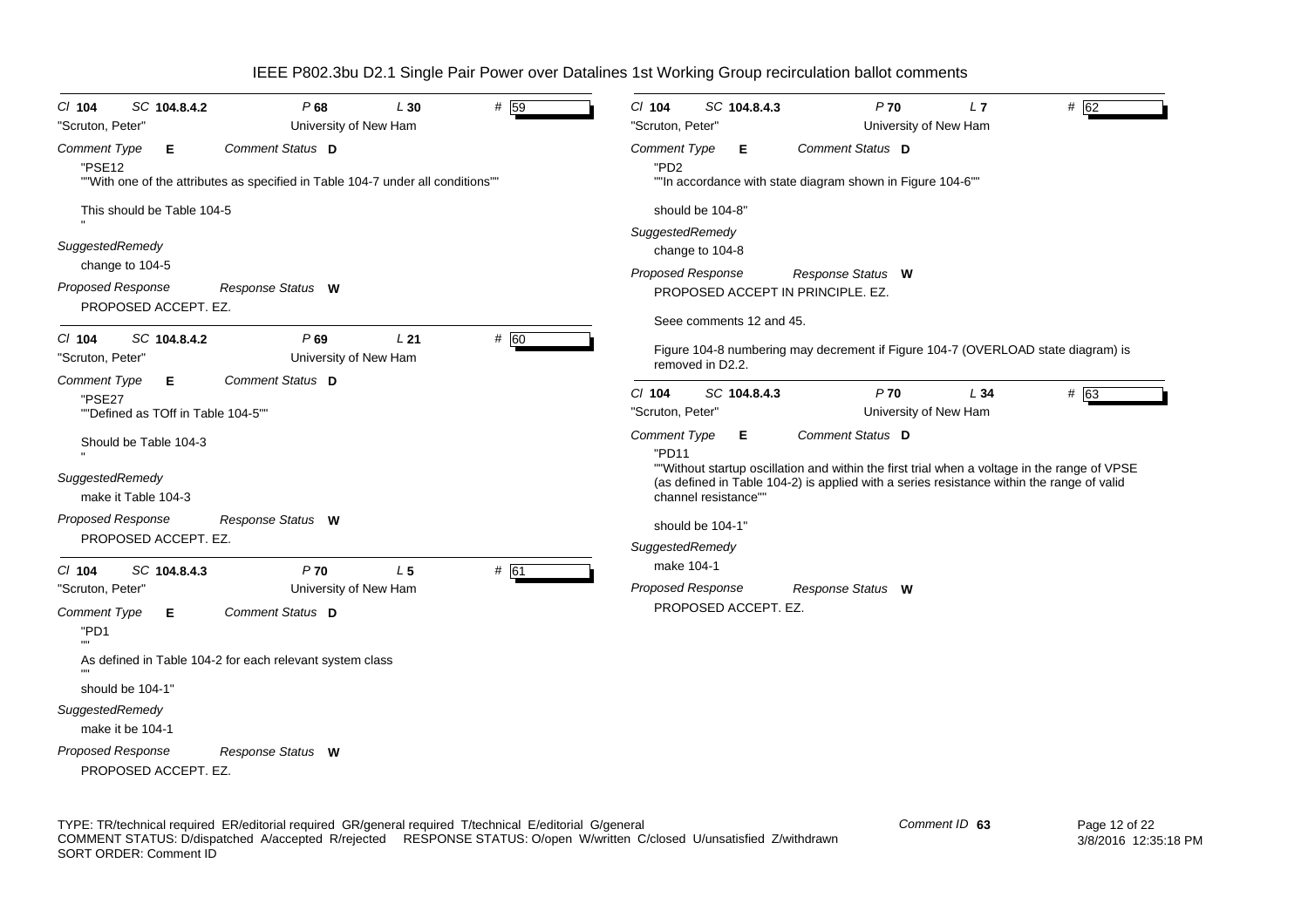| $CI$ 104                      | SC 104.8.4.3                                     | $P$ 70                                                                                                                                                    | $L$ 49         | # 64 | $Cl$ 00                      | SC <sub>0</sub>                                  | P <sub>0</sub>                              | L <sub>0</sub> | # 67 |
|-------------------------------|--------------------------------------------------|-----------------------------------------------------------------------------------------------------------------------------------------------------------|----------------|------|------------------------------|--------------------------------------------------|---------------------------------------------|----------------|------|
| "Scruton, Peter"              |                                                  | University of New Ham                                                                                                                                     |                |      | "Thompson, Geoff"            |                                                  | GraCaSI S.A.                                |                |      |
| <b>Comment Type</b><br>"PD14  | E.                                               | Comment Status D                                                                                                                                          |                |      | Comment Type                 | Е<br>WG Init WG Ballot #379                      | Comment Status D                            |                |      |
|                               |                                                  | ""Draw current within range of IWakeup_PD for at least TWakeup_PD when Vsleep_PD<br>min < VpdPD < Vsleep max as specified in Table 104-5 and Table 104-6" |                |      | SuggestedRemedy              |                                                  | "No further action, resolution impl, is OK" |                |      |
|                               | 104-5 looks like it should be 104-3"             |                                                                                                                                                           |                |      |                              | <b>Proposed Response</b>                         | Response Status W                           |                |      |
| SuggestedRemedy               | change to 104-3                                  |                                                                                                                                                           |                |      |                              | PROPOSED ACCEPT. EZ.                             |                                             |                |      |
|                               | Proposed Response                                | Response Status W<br>PROPOSED ACCEPT IN PRINCIPLE, EZ.                                                                                                    |                |      | $Cl$ 00<br>"Thompson, Geoff" | SC 0                                             | P <sub>0</sub><br>GraCaSI S.A.              | L <sub>0</sub> | # 68 |
|                               |                                                  | Vsleep_PD min and max are now defined in Table 104-6, so just reference Table 104-6.                                                                      |                |      | Comment Type                 | Е<br>WG Init WG Ballot #377                      | Comment Status D                            |                |      |
| C/00<br>"Thompson, Geoff'     | SC <sub>0</sub>                                  | P <sub>0</sub><br>GraCaSI S.A.                                                                                                                            | L <sub>0</sub> | # 65 | SuggestedRemedy              |                                                  | "No further action, resolution impl, is OK" |                |      |
| <b>Comment Type</b>           | Е<br>WG Init WG Ballot #378                      | Comment Status D                                                                                                                                          |                |      |                              | <b>Proposed Response</b><br>PROPOSED ACCEPT. EZ. | Response Status W                           |                |      |
| SuggestedRemedy               | "No further action, resolution impl, is OK"      |                                                                                                                                                           |                |      | $Cl$ 00<br>"Thompson, Geoff" | SC <sub>0</sub>                                  | P <sub>0</sub><br>GraCaSI S.A.              | L <sub>0</sub> | # 69 |
|                               | <b>Proposed Response</b><br>PROPOSED ACCEPT. EZ. | Response Status W                                                                                                                                         |                |      | Comment Type                 | Е<br>WG Init WG Ballot #376                      | Comment Status D                            |                |      |
| $Cl$ 104<br>"Thompson, Geoff" | SC 104.3.6                                       | P <sub>0</sub><br>GraCaSI S.A.                                                                                                                            | L <sub>0</sub> | # 66 | SuggestedRemedy              |                                                  | "No further action, resolution impl, is OK" |                |      |
| <b>Comment Type</b>           | <b>TR</b><br>Pile-on to WG Init WG Ballot #399   | Comment Status D                                                                                                                                          |                |      |                              | Proposed Response<br>PROPOSED ACCEPT. EZ.        | Response Status W                           |                |      |
| SuggestedRemedy               |                                                  | Specify the bandwidth for the measurment                                                                                                                  |                |      |                              |                                                  |                                             |                |      |
|                               | <b>Proposed Response</b><br>PROPOSED ACCEPT.     | Response Status W                                                                                                                                         |                |      |                              |                                                  |                                             |                |      |
|                               | See comment 108.                                 |                                                                                                                                                           |                |      |                              |                                                  |                                             |                |      |
|                               |                                                  | Remedy presented in gardner_3bu_02_0316.pdf.                                                                                                              |                |      |                              |                                                  |                                             |                |      |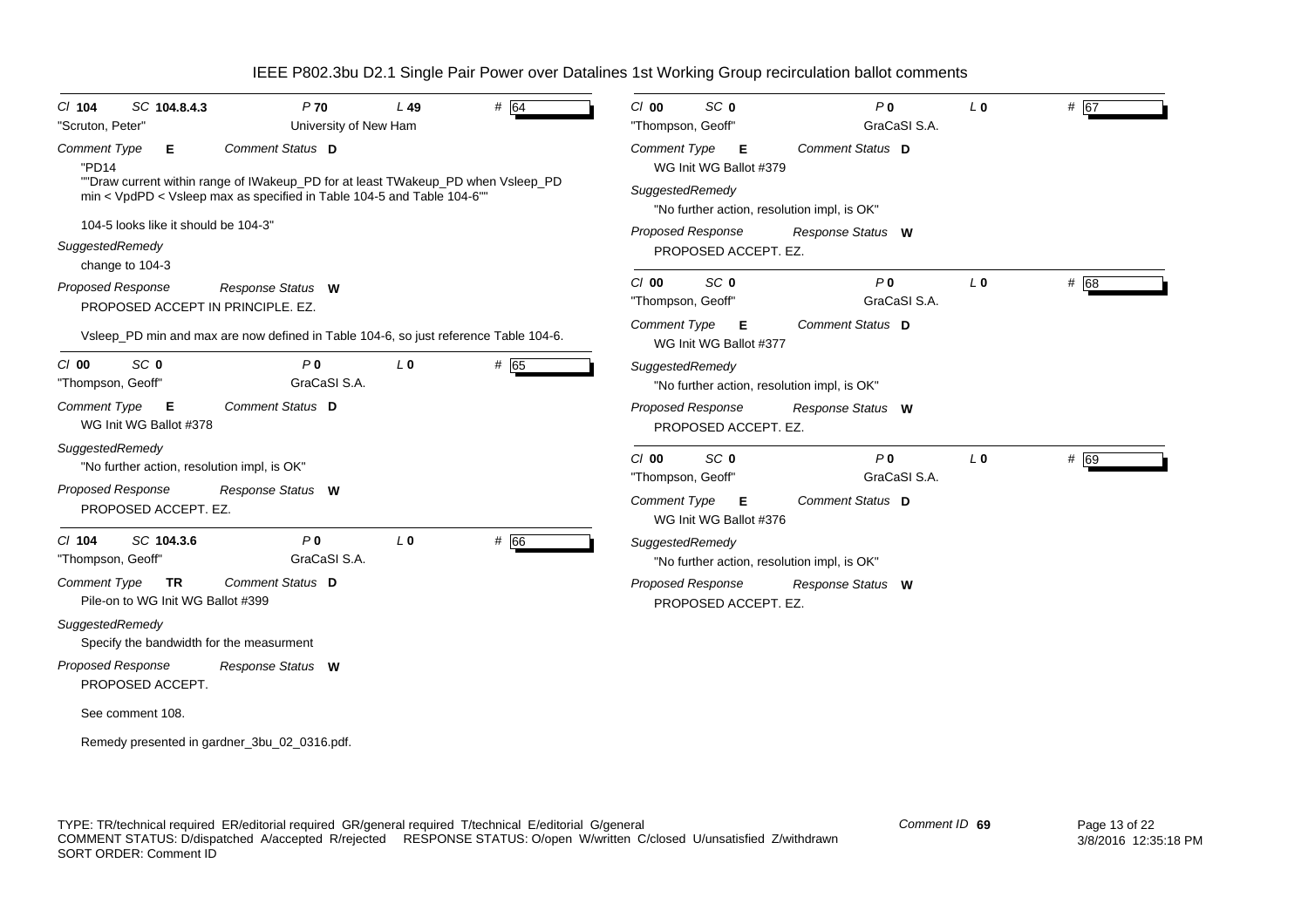| SC 104.1                                                                                                                                                                                                                                                                                                                               | SC <sub>0</sub>                                                                                                                                                                                                                                                                                                                                                                                                                                                                                                                                                                                                                      |
|----------------------------------------------------------------------------------------------------------------------------------------------------------------------------------------------------------------------------------------------------------------------------------------------------------------------------------------|--------------------------------------------------------------------------------------------------------------------------------------------------------------------------------------------------------------------------------------------------------------------------------------------------------------------------------------------------------------------------------------------------------------------------------------------------------------------------------------------------------------------------------------------------------------------------------------------------------------------------------------|
| # 70                                                                                                                                                                                                                                                                                                                                   | P <sub>0</sub>                                                                                                                                                                                                                                                                                                                                                                                                                                                                                                                                                                                                                       |
| P35                                                                                                                                                                                                                                                                                                                                    | #73                                                                                                                                                                                                                                                                                                                                                                                                                                                                                                                                                                                                                                  |
| L <sub>15</sub>                                                                                                                                                                                                                                                                                                                        | C/00                                                                                                                                                                                                                                                                                                                                                                                                                                                                                                                                                                                                                                 |
| $Cl$ 104                                                                                                                                                                                                                                                                                                                               | L <sub>0</sub>                                                                                                                                                                                                                                                                                                                                                                                                                                                                                                                                                                                                                       |
| GraCaSI S.A.                                                                                                                                                                                                                                                                                                                           | GraCaSI S.A.                                                                                                                                                                                                                                                                                                                                                                                                                                                                                                                                                                                                                         |
| "Thompson, Geoff"                                                                                                                                                                                                                                                                                                                      | "Thompson, Geoff"                                                                                                                                                                                                                                                                                                                                                                                                                                                                                                                                                                                                                    |
| Comment Status D                                                                                                                                                                                                                                                                                                                       | Comment Status D                                                                                                                                                                                                                                                                                                                                                                                                                                                                                                                                                                                                                     |
| <b>Comment Type</b>                                                                                                                                                                                                                                                                                                                    | Comment Type                                                                                                                                                                                                                                                                                                                                                                                                                                                                                                                                                                                                                         |
| ER                                                                                                                                                                                                                                                                                                                                     | Е                                                                                                                                                                                                                                                                                                                                                                                                                                                                                                                                                                                                                                    |
| WG Init WG Ballot #375                                                                                                                                                                                                                                                                                                                 | WG Init WG Ballot #370                                                                                                                                                                                                                                                                                                                                                                                                                                                                                                                                                                                                               |
| SuggestedRemedy                                                                                                                                                                                                                                                                                                                        | SuggestedRemedy                                                                                                                                                                                                                                                                                                                                                                                                                                                                                                                                                                                                                      |
| "Needs more work, no concept of ""each"" MDI/PI."                                                                                                                                                                                                                                                                                      | "No further action, resolution impl, is OK"                                                                                                                                                                                                                                                                                                                                                                                                                                                                                                                                                                                          |
| Proposed Response                                                                                                                                                                                                                                                                                                                      | <b>Proposed Response</b>                                                                                                                                                                                                                                                                                                                                                                                                                                                                                                                                                                                                             |
| Response Status W                                                                                                                                                                                                                                                                                                                      | Response Status W                                                                                                                                                                                                                                                                                                                                                                                                                                                                                                                                                                                                                    |
| PROPOSED ACCEPT IN PRINCIPLE, EZ.                                                                                                                                                                                                                                                                                                      | PROPOSED ACCEPT. EZ.                                                                                                                                                                                                                                                                                                                                                                                                                                                                                                                                                                                                                 |
| Change<br>"c) Certain electrical parameters of the medium dependent interface which"<br>to                                                                                                                                                                                                                                             | SC <sub>0</sub><br>P <sub>0</sub><br>#74<br>$C/O$ 00<br>L <sub>0</sub><br>GraCaSI S.A.<br>"Thompson, Geoff"<br>Comment Type<br>Comment Status D<br>Е<br>WG Init WG Ballot #374                                                                                                                                                                                                                                                                                                                                                                                                                                                       |
| "c) Certain electrical parameters of each MDI/PI which"<br>SC <sub>0</sub><br>#71<br>$Cl$ 00<br>P <sub>0</sub><br>L <sub>0</sub><br>GraCaSI S.A.<br>"Thompson, Geoff"<br>Comment Status X<br><b>Comment Type</b><br>ER                                                                                                                 | SuggestedRemedy<br>"No further action, resolution impl, is OK"<br><b>Proposed Response</b><br>Response Status W<br>PROPOSED ACCEPT. EZ.                                                                                                                                                                                                                                                                                                                                                                                                                                                                                              |
| WG Init WG Ballot #373<br>SuggestedRemedy<br>"No change from D2.0. Suggest ""Power over Data Lines (PoDL) of Single Pair Ethernet"""<br><b>Proposed Response</b><br>Response Status W<br>TFTD.                                                                                                                                         | P <sub>59</sub><br># 75<br>SC 104.7.1<br>L <sub>11</sub><br>$CI$ 104<br>CME Consulting / LTC<br>"Zimmerman, George"<br><b>Comment Type</b><br>Comment Status D<br><b>TR</b><br>"meet the required electrical specifications of SCCP isn't a specification in this document.<br>THis could be ""meet the requirements of Table 104-7"", but then another shall would be<br>needed to apply to the slave. However, if comment putting the requirement before the                                                                                                                                                                       |
| SC <sub>0</sub><br>P <sub>0</sub><br>L <sub>0</sub><br># $\overline{72}$<br>$Cl$ 00<br>GraCaSI S.A.<br>"Thompson, Geoff"<br><b>Comment Type</b><br>Comment Status D<br>E<br>WG Init WG Ballot #371<br>SuggestedRemedy<br>"No further action, resolution impl, is OK"<br>Proposed Response<br>Response Status W<br>PROPOSED ACCEPT. EZ. | table is implemented, then statements for both master and slave are unnecessary,"<br>SuggestedRemedy<br>"Delete ""and meet the required electrical specifications of SCCP."" and Change ""Table<br>104-7 details the electrical requirements for SCCP."" to """"A PSE or PD implementing<br>SCCP shall comply with the electrical and timing requirements in Table 104-7."" on P62<br>L35, adjust PICS SCCP1 and add new PICS for Table compliance"<br>Proposed Response<br>Response Status W<br>PROPOSED ACCEPT IN PRINCIPLE, EZ.<br>PICS editor granted license to add adjust PICS SCCP1 and add new PICS for Table<br>compliance. |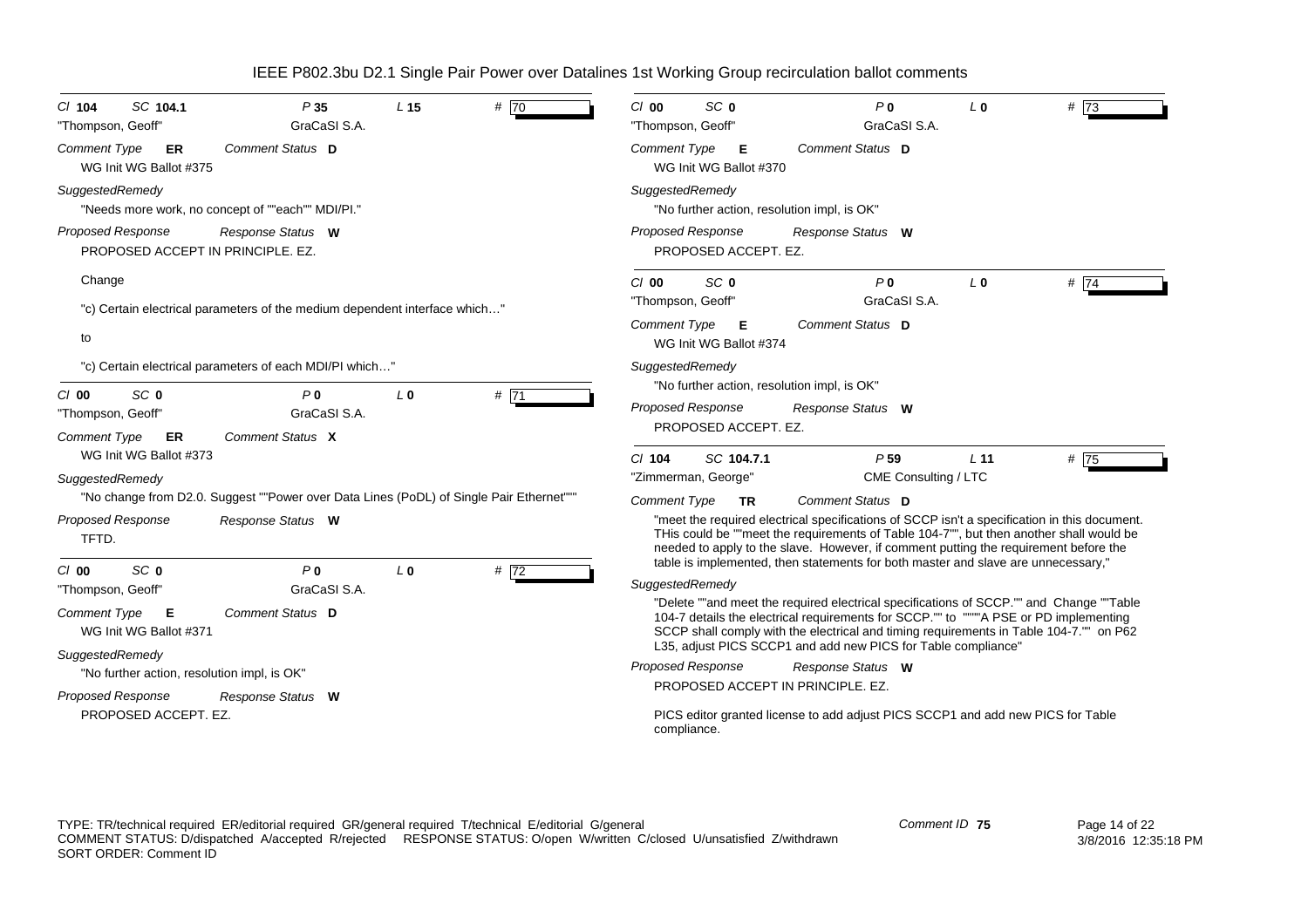| SC 104.7.1<br>P <sub>59</sub><br>L20<br>$Cl$ 104                                                                                                                                                                                                                                                                                                                                                                             | #76  | $Cl$ 104                 | SC 104.7.3.1         |                   | $P$ 60                                                                                  | L39 | #79                                                                                                                                                                                       |
|------------------------------------------------------------------------------------------------------------------------------------------------------------------------------------------------------------------------------------------------------------------------------------------------------------------------------------------------------------------------------------------------------------------------------|------|--------------------------|----------------------|-------------------|-----------------------------------------------------------------------------------------|-----|-------------------------------------------------------------------------------------------------------------------------------------------------------------------------------------------|
| CME Consulting / LTC<br>"Zimmerman, George"                                                                                                                                                                                                                                                                                                                                                                                  |      | "Zimmerman, George"      |                      |                   | CME Consulting / LTC                                                                    |     |                                                                                                                                                                                           |
| Comment Status D<br><b>Comment Type</b><br>ER<br>PSE_PI+ and PSE_PI- are shorted in the figure                                                                                                                                                                                                                                                                                                                               |      | <b>Comment Type</b>      | <b>TR</b>            | Comment Status D  |                                                                                         |     | "master shall sample the subsequent voltage within tMSP. Requiring the master to sample                                                                                                   |
| SuggestedRemedy<br>Remove connection between PSE PI+ and PSE PI-                                                                                                                                                                                                                                                                                                                                                             |      |                          |                      |                   | the voltage seems untestable, even though it is likely the right way to receive. The    |     | requirement doesn't say what the master has to do with it. There is already a statement of<br>when the presence data from the slave is valid - perhaps this should be the ""shall"" - the |
| <b>Proposed Response</b><br>Response Status W                                                                                                                                                                                                                                                                                                                                                                                |      |                          |                      |                   | master can then do whatever it needs to do to get the valid data."                      |     |                                                                                                                                                                                           |
| PROPOSED ACCEPT. EZ.                                                                                                                                                                                                                                                                                                                                                                                                         |      | SuggestedRemedy          |                      |                   |                                                                                         |     |                                                                                                                                                                                           |
| SC 104.7.3.1<br>P60<br>L <sub>35</sub><br>$CI$ 104<br>"Zimmerman, George"<br>CME Consulting / LTC                                                                                                                                                                                                                                                                                                                            | # 77 |                          |                      |                   | "P60 L39: Change ""master shall sample"" to ""master should sample"" (P60 L39),         |     | P60 L38: Change ""Presence data from the slave is valid for tMSP after"" to ""Presence<br>data from the slave shall be valid for the entire time window defined by tMSP following""       |
| <b>Comment Type</b><br>Comment Status D<br>т                                                                                                                                                                                                                                                                                                                                                                                 |      | <b>Proposed Response</b> |                      | Response Status W |                                                                                         |     |                                                                                                                                                                                           |
| "and then pull-up within tRSTL. this statement of the requirement allows the master to pull-                                                                                                                                                                                                                                                                                                                                 |      |                          | PROPOSED ACCEPT. EZ. |                   |                                                                                         |     |                                                                                                                                                                                           |
| up within any duration shorter than tRSTL, which, doesn't seem to be what is meant by the<br>table.                                                                                                                                                                                                                                                                                                                          |      | $Cl$ 104                 | SC 104.7.3.2         |                   | P61                                                                                     | L22 | # 80                                                                                                                                                                                      |
| SuggestedRemedy                                                                                                                                                                                                                                                                                                                                                                                                              |      | "Zimmerman, George"      |                      |                   | CME Consulting / LTC                                                                    |     |                                                                                                                                                                                           |
| "change ""within tRSTL"" to ""at tRSTL."" Additionally, the timings would be clearer if, after                                                                                                                                                                                                                                                                                                                               |      | <b>Comment Type</b>      |                      | Comment Status D  |                                                                                         |     |                                                                                                                                                                                           |
| line 33, "This is illustrated in Flgure 104-13."" the statement ""See 104-7 for requirements<br>on the timing relationships."""                                                                                                                                                                                                                                                                                              |      |                          |                      |                   |                                                                                         |     | "Several problems with this language: ""To generate a Write 1 time slot, after pulling VPSE<br>low, the master shall pull-up VPSE within tW1L."" describing timing as an action ""within  |
| <b>Proposed Response</b><br>Response Status W                                                                                                                                                                                                                                                                                                                                                                                |      |                          |                      |                   |                                                                                         |     | tW1L"" allows any time less than tW1L to be valid. The description seems to mean ""The<br>master shall generate a write 1 time slot first pulling VPSE low, and then pulling up VPSE      |
| PROPOSED ACCEPT. EZ.                                                                                                                                                                                                                                                                                                                                                                                                         |      |                          |                      |                   |                                                                                         |     | within range of tW1L."" Similarly for a Write 0 time slot. There is then a requirement for                                                                                                |
| SC 104.7.3.1<br>C/104<br>P60<br>L 38                                                                                                                                                                                                                                                                                                                                                                                         | #78  | $\mathsf{to}$ ."         |                      |                   |                                                                                         |     | the slave to sample ""within the range of tSSW"", but without stating what tSSW is relative                                                                                               |
| CME Consulting / LTC<br>"Zimmerman, George"                                                                                                                                                                                                                                                                                                                                                                                  |      | SuggestedRemedy          |                      |                   |                                                                                         |     |                                                                                                                                                                                           |
| Comment Status D<br><b>Comment Type</b><br>TR<br>"after the falling edge that initiated the read time slot. This is the first time a ""read time"                                                                                                                                                                                                                                                                            |      |                          |                      |                   | range of tW0L"". Insert ""after the falling edge"" after ""within the range of tSSW.""" |     | "Change ""within tW1L"" to ""within the range of tW1L"", and ""within tW0L"" to ""within the                                                                                              |
| slot"" is referred to and several paragraphs before it is described, and it doesn't readily<br>appear that the reset pulse initiates a read time slot (see P61 L34). The timing diagram<br>seems to indicate ""after the rising edge that terminated the reset pulse."" would be<br>correct. I am, however, unsure, as this is a pretty large change from the description, and it<br>could be the figure that is incorrect." |      | Proposed Response        | PROPOSED ACCEPT. EZ. | Response Status W |                                                                                         |     |                                                                                                                                                                                           |
| SuggestedRemedy                                                                                                                                                                                                                                                                                                                                                                                                              |      |                          |                      |                   |                                                                                         |     |                                                                                                                                                                                           |
| "Make the text consistent with the figure. Change ""after the falling edge that initiated the                                                                                                                                                                                                                                                                                                                                |      |                          |                      |                   |                                                                                         |     |                                                                                                                                                                                           |

read time slot."" to ""after the rising edge that terminated the reset pulse."""

| Proposed Response | Response Status | W |
|-------------------|-----------------|---|
|-------------------|-----------------|---|

PROPOSED ACCEPT. EZ.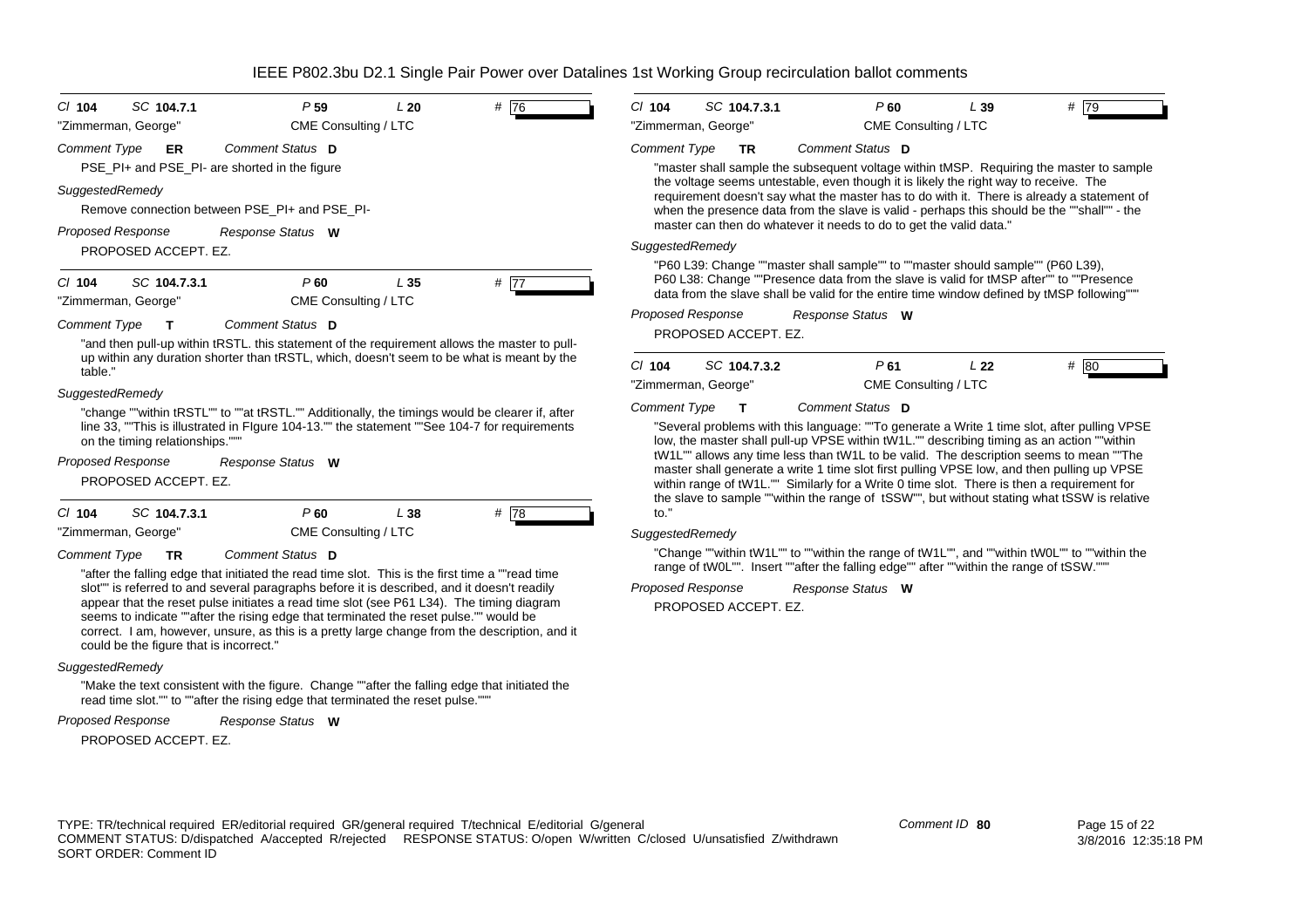| # 81<br>SC 104.7.3.3<br>P61<br>L <sub>35</sub><br>CI 104                                                                                                                                                                                                                                                                                        | SC 104.7.3.4<br>$#$ 83<br>$CI$ 104<br>$P$ 62<br>L36                                                                                                                                         |
|-------------------------------------------------------------------------------------------------------------------------------------------------------------------------------------------------------------------------------------------------------------------------------------------------------------------------------------------------|---------------------------------------------------------------------------------------------------------------------------------------------------------------------------------------------|
| "Zimmerman, George"<br>CME Consulting / LTC                                                                                                                                                                                                                                                                                                     | CME Consulting / LTC<br>"Zimmerman, George"                                                                                                                                                 |
| Comment Type<br>Comment Status D<br><b>TR</b>                                                                                                                                                                                                                                                                                                   | <b>Comment Type</b><br>E<br>Comment Status D                                                                                                                                                |
| "The master device shall initiate a read time slot by pulling VPSE low and then pulling-up<br>VPSE within tW1L. This is exactly the same language as generating a Write 1 timeslot,<br>making the read time slot and the write 1 timeslot not uniquely identifiable. Additionally,                                                              | The text nicely refers that voltages are relative to the PI. It would be helpful to also refer<br>the times.<br>SuggestedRemedy                                                             |
| there is a timing problem, because according to this tW1L can be between 0.09 ms and<br>0.33 ms, while the master may sample anytime between 0.27ms and 0.33ms, meaning                                                                                                                                                                         | "Insert ""See Figures 104-13, 104-14, and 104-15 for timing definitions."""                                                                                                                 |
| that if the slave hasn't recognized tW1L until near the end of its allowed duration, it won't<br>have asserted data. The original spec seems to have had a separate tRL, which was<br>slightly shorter than tW1L, and figure 104-15 shows the tW1L expiring before the tMSR.<br>Recommend reinstating tRL as a shorter duration than tMSR min." | <b>Proposed Response</b><br>Response Status W<br>PROPOSED ACCEPT. EZ.                                                                                                                       |
| SuggestedRemedy                                                                                                                                                                                                                                                                                                                                 | $P$ 62<br># 84<br>$Cl$ 104<br>SC 104.7.3.4<br>L44<br>CME Consulting / LTC<br>"Zimmerman, George"                                                                                            |
| "Change ""tW1L"" to ""tRL"", both on P61 L35 and in Figure 104-15. Add tRL to Table 104-<br>7, with a range of 0.09 ms to 0.25 ms (not exactly sure on the max time, but it has to be<br>less than 0.27ms with some margin). Adjust PICS SCCP14 to reference tRL."                                                                              | <b>Comment Status D</b><br>Comment Type<br>$\mathbf{T}$<br>Voltage limits - need to specify both limits. Need a maximum voltage for the PSE pull-up.                                        |
| Proposed Response<br>Response Status W<br>PROPOSED ACCEPT IN PRINCIPLE, EZ.                                                                                                                                                                                                                                                                     | SuggestedRemedy<br>Insert 5.5V for maximum (from maximum Voc in Table 104-2)                                                                                                                |
| PICS editor granted license to adjsut SCCP14 to reference tRL.                                                                                                                                                                                                                                                                                  | Proposed Response<br>Response Status W                                                                                                                                                      |
| #82<br>SC 104.7.3.4<br>P62<br>L <sub>35</sub><br>CI 104                                                                                                                                                                                                                                                                                         | PROPOSED ACCEPT IN PRINCIPLE.                                                                                                                                                               |
| CME Consulting / LTC<br>"Zimmerman, George"                                                                                                                                                                                                                                                                                                     | See 41.                                                                                                                                                                                     |
| Comment Type<br>Comment Status D<br><b>TR</b><br>Missing requirement on the table values. It looks like this was intended in part in 104.7.1.                                                                                                                                                                                                   | Maximum pull-up voltage during SCCP should be less than Von min of 5.18V for 12V<br>unregulated class. Therefore propose 5V for max.                                                        |
| SuggestedRemedy                                                                                                                                                                                                                                                                                                                                 | # 85<br>$CI$ 104<br>SC 104.7.4.3.1<br>P64<br>L <sub>19</sub>                                                                                                                                |
| "Change ""Table 104-7 details the electrical requirements for SCCP."" to ""A PSE or PD<br>implementing SCCP shall comply with the electrical and timing requirements in Table 104-                                                                                                                                                              | "Zimmerman, George"<br>CME Consulting / LTC                                                                                                                                                 |
| $7.$ ""                                                                                                                                                                                                                                                                                                                                         | <b>Comment Type</b><br>Comment Status D<br>E                                                                                                                                                |
| <b>Proposed Response</b><br>Response Status W<br>PROPOSED ACCEPT. EZ.                                                                                                                                                                                                                                                                           | "This applies to all of 104.7 - the master is always the PoDL PSE, and the slave is always<br>the PD. Using Master and Slave confuses things. Why not just describe them as PSE and<br>PD." |
|                                                                                                                                                                                                                                                                                                                                                 | SuggestedRemedy                                                                                                                                                                             |
|                                                                                                                                                                                                                                                                                                                                                 | "Replace ""master"" and ""slave"" with ""PSE"" and ""PD"" throughout 104.7"                                                                                                                 |
|                                                                                                                                                                                                                                                                                                                                                 | Proposed Response<br>Response Status W<br>PROPOSED ACCEPT. EZ.                                                                                                                              |
|                                                                                                                                                                                                                                                                                                                                                 |                                                                                                                                                                                             |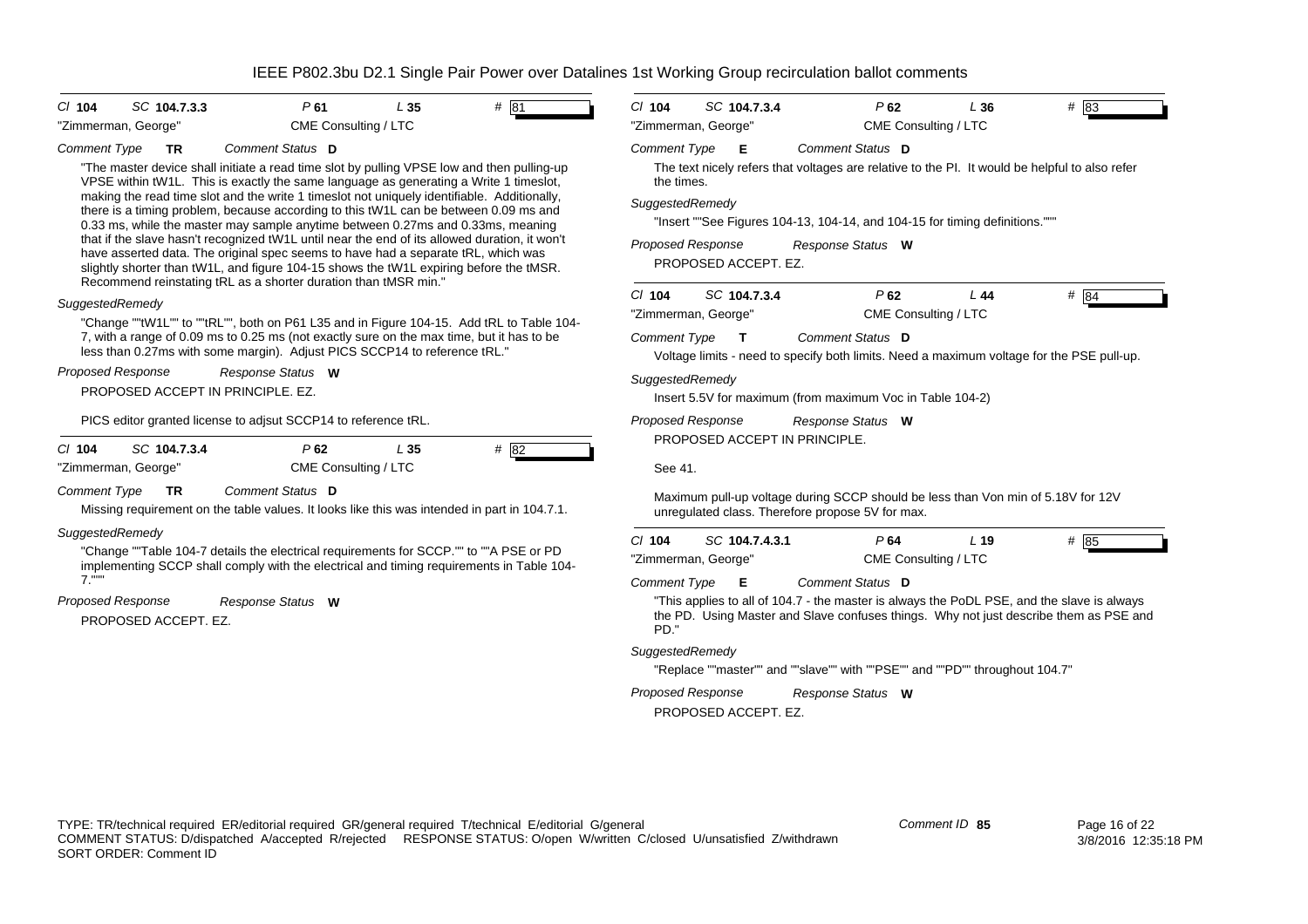| $CI$ 104                 | SC 104.7.4.3.1                          | P64                                                                                                                                                                                                                                                                                                                                                                                                                                                                     | L <sub>19</sub> | # 86 | CI <sub>1</sub>     | SC 1.4.330a          | P <sub>17</sub>                                                                                                                                                                                                                                                | L <sub>52</sub> | # 88                                                                                        |
|--------------------------|-----------------------------------------|-------------------------------------------------------------------------------------------------------------------------------------------------------------------------------------------------------------------------------------------------------------------------------------------------------------------------------------------------------------------------------------------------------------------------------------------------------------------------|-----------------|------|---------------------|----------------------|----------------------------------------------------------------------------------------------------------------------------------------------------------------------------------------------------------------------------------------------------------------|-----------------|---------------------------------------------------------------------------------------------|
|                          | "Zimmerman, George"                     | CME Consulting / LTC                                                                                                                                                                                                                                                                                                                                                                                                                                                    |                 |      |                     | "Zimmerman, George"  | CME Consulting / LTC                                                                                                                                                                                                                                           |                 |                                                                                             |
| <b>Comment Type</b>      |                                         | Comment Status D                                                                                                                                                                                                                                                                                                                                                                                                                                                        |                 |      | <b>Comment Type</b> | $\mathbf{T}$         | Comment Status D                                                                                                                                                                                                                                               |                 |                                                                                             |
|                          |                                         | "The master shall use this command to address a slave device on the bus without sending<br>out unique address code information. This is really descriptive, not a requirement, OR, are<br>you saying that the master NEVER uses a unique address code. If so, then say that."                                                                                                                                                                                           |                 |      |                     |                      | "single twisted pair link section' is unclear (it could mean one 'twisted pair link section'.<br>Definition needs clarity to refer to link sections consisting of a single twisted pair, and to<br>(note this isn't needed if the proposed change is adopted)" |                 | refer to clause 104. also, ""twisted pair"" when used as an adjective should be hyphenated. |
| SuggestedRemedy          |                                         |                                                                                                                                                                                                                                                                                                                                                                                                                                                                         |                 |      | SuggestedRemedy     |                      |                                                                                                                                                                                                                                                                |                 |                                                                                             |
|                          |                                         | "Either: Change ""shall use"" to ""uses"" OR: Change ""shall use"" to ""shall only use"",<br>and delete ""without sending out unique address code information"""                                                                                                                                                                                                                                                                                                        |                 |      |                     |                      |                                                                                                                                                                                                                                                                |                 |                                                                                             |
| <b>Proposed Response</b> |                                         | Response Status W                                                                                                                                                                                                                                                                                                                                                                                                                                                       |                 |      |                     | Clause 104)"         | "Change 'power to a single twisted pair link section' to read 'power to a link section<br>consisting of a single twisted pair.' Add at the end of definition: '(See IEEE Std 802.3,                                                                            |                 |                                                                                             |
|                          | PROPOSED ACCEPT. EZ.                    |                                                                                                                                                                                                                                                                                                                                                                                                                                                                         |                 |      |                     | Proposed Response    | Response Status W                                                                                                                                                                                                                                              |                 |                                                                                             |
| CI <sub>1</sub>          | SC 1.4.330a                             | P <sub>17</sub>                                                                                                                                                                                                                                                                                                                                                                                                                                                         | L <sub>52</sub> | # 87 |                     | PROPOSED ACCEPT. EZ. |                                                                                                                                                                                                                                                                |                 |                                                                                             |
|                          | "Zimmerman, George"                     | CME Consulting / LTC                                                                                                                                                                                                                                                                                                                                                                                                                                                    |                 |      |                     |                      |                                                                                                                                                                                                                                                                |                 |                                                                                             |
| <b>Comment Type</b>      |                                         | Comment Status D                                                                                                                                                                                                                                                                                                                                                                                                                                                        |                 |      |                     |                      |                                                                                                                                                                                                                                                                |                 |                                                                                             |
|                          | IEEE 802.3, Clause 33)."                | "Why is there no parallel definition of PoDL PD? Without it, the PoDL PD falls in the<br>definition of Type 1 PD for Clause 33. ""1.4.415 Type 1 PD: A PD that does not provide a<br>Class 4 signature during Physical Layer classification (see                                                                                                                                                                                                                        |                 |      |                     |                      |                                                                                                                                                                                                                                                                |                 |                                                                                             |
| SuggestedRemedy          |                                         |                                                                                                                                                                                                                                                                                                                                                                                                                                                                         |                 |      |                     |                      |                                                                                                                                                                                                                                                                |                 |                                                                                             |
|                          | a PoDL PD (see IEEE 802.3, Clause 33)"" | "Add definition ""PoDL PD: A PD that draws power over a link section consisting of a single<br>twisted pair. (See IEEE Std 802.3, Clause 104)"". Change definition of Type 1 PD FROM:<br>""1.4.415 Type 1 PD: A PD that does not provide a Class 4 signature during Physical Layer<br>classification (see IEEE 802.3, Clause 33)."" TO: ""1.4.415 Type 1 PD: A PD that<br>provides a Class 0, 1, 2 or 3 signature during Physical Layer classification, and that is not |                 |      |                     |                      |                                                                                                                                                                                                                                                                |                 |                                                                                             |
| <b>Proposed Response</b> |                                         | Response Status W                                                                                                                                                                                                                                                                                                                                                                                                                                                       |                 |      |                     |                      |                                                                                                                                                                                                                                                                |                 |                                                                                             |

PROPOSED ACCEPT. EZ.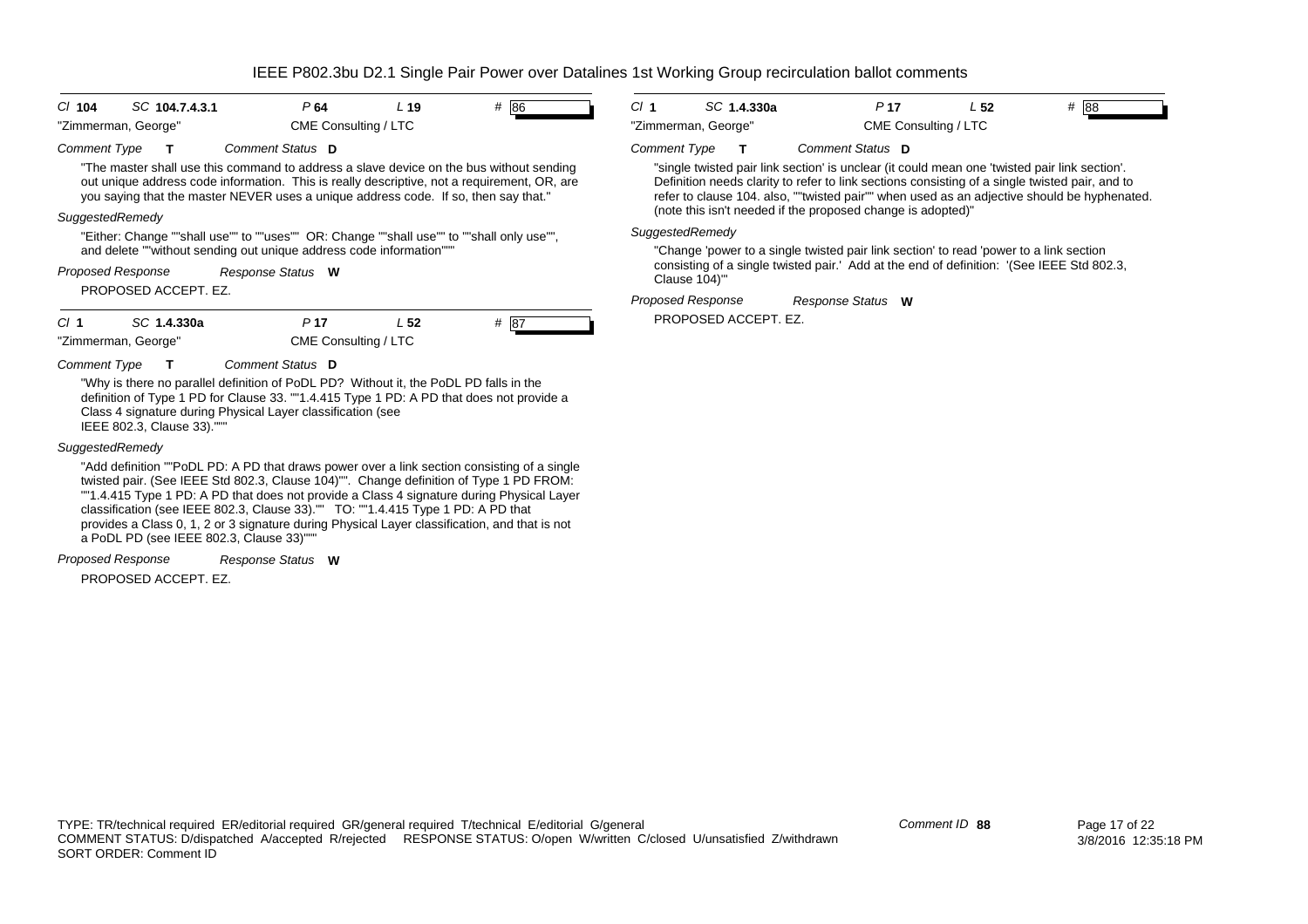| CI 1<br>SC 1.4.330a                                                                                                                                                                                                                                                                                                                                                                                                                                                                                                                                                                                                                                                                                                                                                                                                                                                                                                                                                                                                                                                                                                                                                                                                                                                                                                                                                                                                                                                                                                                                                                                                                                                                                   | P <sub>17</sub>      | L <sub>52</sub> | # 89 | Cl <sub>1</sub>                                                                                     | SC 1.4.418a                                                                                                                                     | P <sub>18</sub>                                                                                                                                                                                                                                                                                                                                                                                                                                                                                                                        | L <sub>19</sub> | $#$ 91 |  |
|-------------------------------------------------------------------------------------------------------------------------------------------------------------------------------------------------------------------------------------------------------------------------------------------------------------------------------------------------------------------------------------------------------------------------------------------------------------------------------------------------------------------------------------------------------------------------------------------------------------------------------------------------------------------------------------------------------------------------------------------------------------------------------------------------------------------------------------------------------------------------------------------------------------------------------------------------------------------------------------------------------------------------------------------------------------------------------------------------------------------------------------------------------------------------------------------------------------------------------------------------------------------------------------------------------------------------------------------------------------------------------------------------------------------------------------------------------------------------------------------------------------------------------------------------------------------------------------------------------------------------------------------------------------------------------------------------------|----------------------|-----------------|------|-----------------------------------------------------------------------------------------------------|-------------------------------------------------------------------------------------------------------------------------------------------------|----------------------------------------------------------------------------------------------------------------------------------------------------------------------------------------------------------------------------------------------------------------------------------------------------------------------------------------------------------------------------------------------------------------------------------------------------------------------------------------------------------------------------------------|-----------------|--------|--|
| "Zimmerman, George"                                                                                                                                                                                                                                                                                                                                                                                                                                                                                                                                                                                                                                                                                                                                                                                                                                                                                                                                                                                                                                                                                                                                                                                                                                                                                                                                                                                                                                                                                                                                                                                                                                                                                   | CME Consulting / LTC |                 |      |                                                                                                     | "Zimmerman, George"                                                                                                                             | CME Consulting / LTC                                                                                                                                                                                                                                                                                                                                                                                                                                                                                                                   |                 |        |  |
| Comment Type<br>$\mathbf T$<br>"New definition for PoDL PSE begs that the existing definition for PSE doesn't rule out<br>PoDL PSE, or refer to clause 33. It only says: 'A DTE or midspan device that provides the<br>power to a single link section. DTE powering is intended to provide a single 10BASE-T,<br>100BASE-TX, or 1000BASE-T device with a unified interface for both the data it requires<br>and the power to process these data.' While the second sentence is helpful, the definition<br>is the first sentence and also applies to PoDL PSEs. Clause 104 takes advantage of this<br>and uses just PSE or PD, and not PoDL PSE or PoDL PD always. Definition needs to<br>clearly be one or the other."<br><b>SuggestedRemedy</b><br>"Add existing definition of PSE into the amendment: ""1.4.338 Power Sourcing Equipment<br>(PSE): A DTE or midspan device that provides the power to a single<br>link section. DTE powering is intended to provide a single 10BASE-T, 100BASE-TX, or<br>1000BASE-T<br>device with a unified interface for both the data it requires and the power to process these<br>data."" Insert text before second sentence (""DTE powering is intended""): ""PSEs are<br>defined for use with two different types of twisted-pair PHYs. When used with 2 or 4 pair<br>twisted-pair (BASE-T) PHYs (see IEEE Std 802.3, Clause 33), "" and insert at the end of<br>the definition, ""When used with single twisted-pair (BASE-T1 PHYs), (see IEEE Std 802.3,<br>Clause 104), DTE powering is intended to provide a single 100BASE-T1 or 1000BASE-T1<br>device with a unified interface for both the data it requires and the power to process these<br>data."" | Comment Status D     |                 |      | <b>Comment Type</b><br>SuggestedRemedy<br>Cl <sub>1</sub><br><b>Comment Type</b><br>SuggestedRemedy | Е<br><b>Proposed Response</b><br>PROPOSED ACCEPT. EZ.<br>SC 1.5<br>"Zimmerman, George"<br>Е<br><b>Proposed Response</b><br>PROPOSED ACCEPT. EZ. | Comment Status D<br>"Consistency - while link segment and link section appear to be identical in the PoDL<br>system, as there are currently no midspans, we should be consistent which we use.<br>Recommend to use link section, as in 1.4.330a."<br>"Replace ""link segment"" with ""link section"" in 1.4.418a, b, and c."<br>Response Status W<br>P <sub>18</sub><br>CME Consulting / LTC<br>Comment Status D<br>PD is already in the abbreviation list in 802.3-2015<br>Delete PD abbreviation from amendment<br>Response Status W | L24             | $#$ 92 |  |
| Additionally, add a sentence to the end of the introduction of Clause 104 stating, ""When<br>used in this clause, the term PSE always means PoDL PSE, and the term PD always<br>means PoDL PD."" (P35 L25)                                                                                                                                                                                                                                                                                                                                                                                                                                                                                                                                                                                                                                                                                                                                                                                                                                                                                                                                                                                                                                                                                                                                                                                                                                                                                                                                                                                                                                                                                            |                      |                 |      | Cl <sub>1</sub><br><b>Comment Type</b>                                                              | SC 1.5<br>"Zimmerman, George"<br>Е                                                                                                              | P <sub>18</sub><br>CME Consulting / LTC<br>Comment Status D                                                                                                                                                                                                                                                                                                                                                                                                                                                                            | L <sub>25</sub> | $#$ 93 |  |
| Proposed Response                                                                                                                                                                                                                                                                                                                                                                                                                                                                                                                                                                                                                                                                                                                                                                                                                                                                                                                                                                                                                                                                                                                                                                                                                                                                                                                                                                                                                                                                                                                                                                                                                                                                                     | Response Status W    |                 |      |                                                                                                     |                                                                                                                                                 | PSE is already in the abbreviation list in 802.3-2015                                                                                                                                                                                                                                                                                                                                                                                                                                                                                  |                 |        |  |
| PROPOSED ACCEPT. EZ.                                                                                                                                                                                                                                                                                                                                                                                                                                                                                                                                                                                                                                                                                                                                                                                                                                                                                                                                                                                                                                                                                                                                                                                                                                                                                                                                                                                                                                                                                                                                                                                                                                                                                  |                      |                 |      | SuggestedRemedy                                                                                     |                                                                                                                                                 |                                                                                                                                                                                                                                                                                                                                                                                                                                                                                                                                        |                 |        |  |
| SC 1.4.418a<br>CI 1                                                                                                                                                                                                                                                                                                                                                                                                                                                                                                                                                                                                                                                                                                                                                                                                                                                                                                                                                                                                                                                                                                                                                                                                                                                                                                                                                                                                                                                                                                                                                                                                                                                                                   | $P$ 18               | L <sub>19</sub> | # 90 |                                                                                                     |                                                                                                                                                 | Delete PSE abbreviation from amendment                                                                                                                                                                                                                                                                                                                                                                                                                                                                                                 |                 |        |  |
| "Zimmerman, George"                                                                                                                                                                                                                                                                                                                                                                                                                                                                                                                                                                                                                                                                                                                                                                                                                                                                                                                                                                                                                                                                                                                                                                                                                                                                                                                                                                                                                                                                                                                                                                                                                                                                                   | CME Consulting / LTC |                 |      |                                                                                                     | <b>Proposed Response</b>                                                                                                                        | Response Status W                                                                                                                                                                                                                                                                                                                                                                                                                                                                                                                      |                 |        |  |
| Comment Type                                                                                                                                                                                                                                                                                                                                                                                                                                                                                                                                                                                                                                                                                                                                                                                                                                                                                                                                                                                                                                                                                                                                                                                                                                                                                                                                                                                                                                                                                                                                                                                                                                                                                          | Comment Status D     |                 |      |                                                                                                     | PROPOSED ACCEPT. EZ.                                                                                                                            |                                                                                                                                                                                                                                                                                                                                                                                                                                                                                                                                        |                 |        |  |
| "PD/MDI and PSE/MDI are not a additional defined components comprising the PoDL                                                                                                                                                                                                                                                                                                                                                                                                                                                                                                                                                                                                                                                                                                                                                                                                                                                                                                                                                                                                                                                                                                                                                                                                                                                                                                                                                                                                                                                                                                                                                                                                                       |                      |                 |      |                                                                                                     |                                                                                                                                                 |                                                                                                                                                                                                                                                                                                                                                                                                                                                                                                                                        |                 |        |  |

*SuggestedRemedy*

"Delete 'PSE MDI/PI' and 'PD MDI/PI' from 'A system comprising.' to read 'A system comprising a PSE, link segment, and PD that are compatible."" in 1.4.418a, b, and c."

system (applies to all 3 PoDL system definitions, 1.5.418a, b, and c), and are either

*Proposed Response Response Status* **W**

interface planes for the PD or PSE in the standard."

PROPOSED ACCEPT. EZ.

TYPE: TR/technical required ER/editorial required GR/general required T/technical E/editorial G/general COMMENT STATUS: D/dispatched A/accepted R/rejected RESPONSE STATUS: O/open W/written C/closed U/unsatisfied Z/withdrawn SORT ORDER: Comment ID

*Comment ID* **93**

 Page 18 of 22 3/8/2016 12:35:18 PM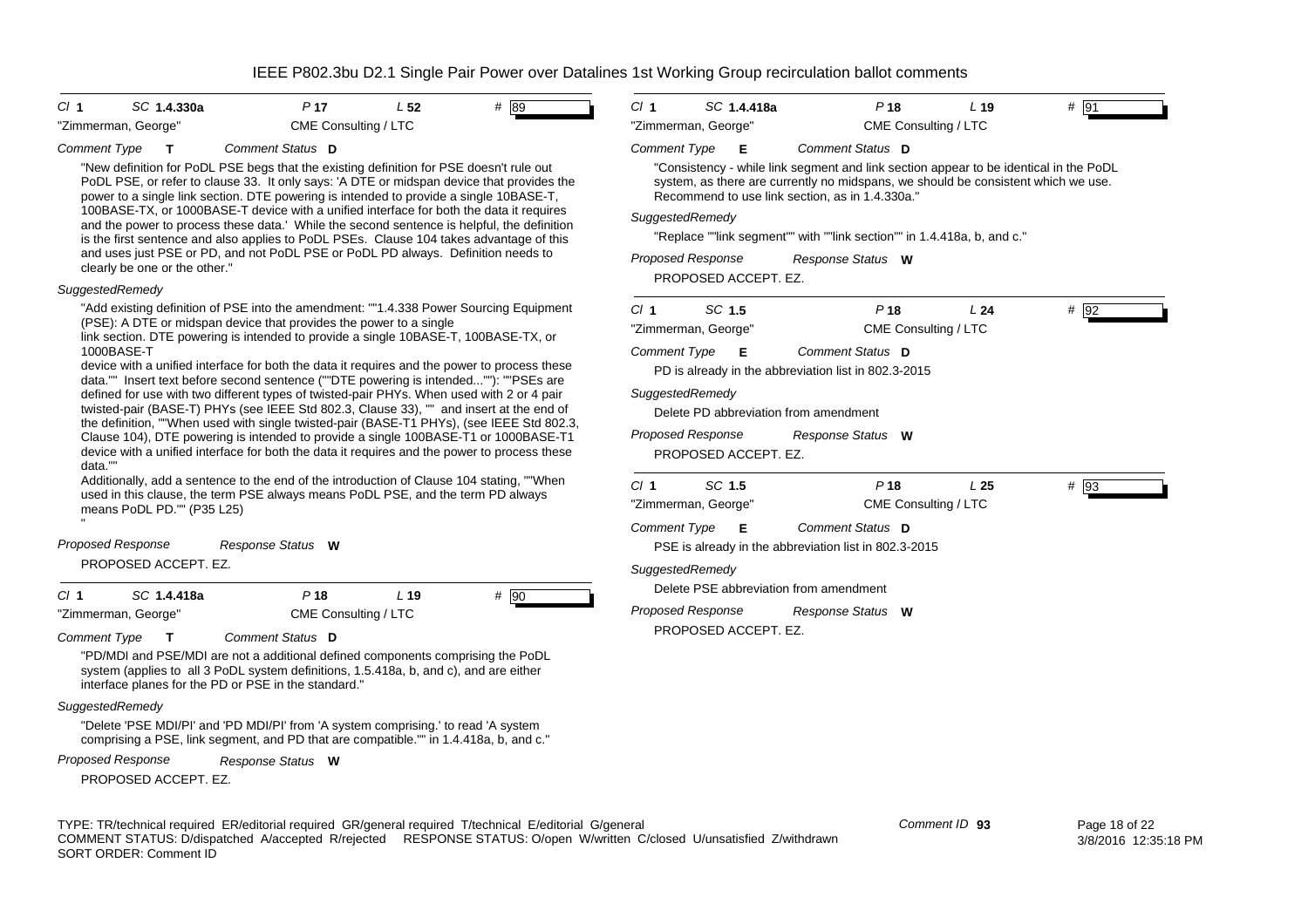| # 94<br>$Cl$ 30<br>SC 30.15.1.1.7<br>P <sub>25</sub><br>L <sub>16</sub><br>CME Consulting / LTC<br>"Zimmerman, George"                                                                                                                                              | $Cl$ 45<br>SC 45<br>P29<br>L6<br>$#$ 97<br>"Zimmerman, George"<br>CME Consulting / LTC                                                                                                                                                                                                                                                                                                                                     |
|---------------------------------------------------------------------------------------------------------------------------------------------------------------------------------------------------------------------------------------------------------------------|----------------------------------------------------------------------------------------------------------------------------------------------------------------------------------------------------------------------------------------------------------------------------------------------------------------------------------------------------------------------------------------------------------------------------|
|                                                                                                                                                                                                                                                                     |                                                                                                                                                                                                                                                                                                                                                                                                                            |
| Comment Status D<br><b>Comment Type</b><br>$\mathbf{T}$<br>"There is no transition from DETECTION to RESTART. Should be from<br>DETECTION_EVAL, which indicates mr_invalid_signature was set."<br>SuggestedRemedy<br>Change DETECTION to DETECTION_EVAL             | Comment Type<br>Comment Status D<br>E<br>"Editing instruction incorrectly formed: ""Insert row to add Power Unit Registers to Table 45-<br>1 as changed by P802.3bn as shown (unchanged rows<br>not shown):"" should be ""Insert row to add Power Unit Registers to Table 45-1 (as<br>modified by IEEE Std 802.3bn-201x) directly above reserved row, and adjust reserved row<br>as follows (unchanged rows not shown):""" |
| <b>Proposed Response</b><br>Response Status W                                                                                                                                                                                                                       | SuggestedRemedy                                                                                                                                                                                                                                                                                                                                                                                                            |
| PROPOSED ACCEPT. EZ.                                                                                                                                                                                                                                                | see comment                                                                                                                                                                                                                                                                                                                                                                                                                |
| SC 30.15.1.1.8<br>P <sub>25</sub><br># 95<br>$Cl$ 30<br>L31<br>"Zimmerman, George"<br>CME Consulting / LTC                                                                                                                                                          | <b>Proposed Response</b><br>Response Status W<br>PROPOSED ACCEPT. EZ.                                                                                                                                                                                                                                                                                                                                                      |
| <b>Comment Type</b><br>Comment Status D<br>$\mathbf{T}$                                                                                                                                                                                                             | SC 45.2<br>P29<br>$CI$ 45<br>L <sub>18</sub><br># 98                                                                                                                                                                                                                                                                                                                                                                       |
| directly from the state CLASSIFICATION to the state RESTART due to the pi_detecting                                                                                                                                                                                 | "Zimmerman, George"<br>CME Consulting / LTC                                                                                                                                                                                                                                                                                                                                                                                |
| variable being asserted false and the pi_sleeping variable being asserted true these<br>variables are set whenever the RESTART state is entered. The transition is indicated by                                                                                     | Comment Type<br>Comment Status D<br><b>ER</b>                                                                                                                                                                                                                                                                                                                                                                              |
| tclass timer done.<br>SuggestedRemedy                                                                                                                                                                                                                               | "Table 45-2, edit changing power unit MMD to address 13 from comment 323 needs to be<br>reflected here, changing the address from m.5.12 to m.5.13."                                                                                                                                                                                                                                                                       |
| "Change ""due to the pi_detecting variable being asserted false and the pi_sleeping                                                                                                                                                                                 | SuggestedRemedy                                                                                                                                                                                                                                                                                                                                                                                                            |
| variable being asserted true"" to ""due to tclass_timer_done being asserted true""<br><b>Proposed Response</b><br>Response Status W<br>PROPOSED ACCEPT. EZ.                                                                                                         | "Change editing instruction to read ""Change Table 45-2 (as modified by IEEE Std 802.3bn-<br>201X) to update reserved row and insert row to add Power Unit Registers in Table 45-2,<br>below<br>reserved row for m.5.15:13 and immediately above row for register m.5.12 (inserted by<br>IEEE Std 802.3bn-201X) (unchanged rows not shown):"", and change reserved row edit to                                             |
| SC 30.15.1.1.9<br>P <sub>25</sub><br># 96<br>$Cl$ 30<br>$L$ 49<br>"Zimmerman, George"<br>CME Consulting / LTC                                                                                                                                                       | show change from m.5.15:13 to m.5.15:14, and change inserted row for ""m.5.12"" to read<br>""m.5.13""                                                                                                                                                                                                                                                                                                                      |
| Comment Type<br><b>Comment Status</b> D<br>ER<br>"logic sense of the variable is reversed. ""power_not_available variable being true."" -                                                                                                                           | <b>Proposed Response</b><br>Response Status W<br>PROPOSED ACCEPT. EZ.                                                                                                                                                                                                                                                                                                                                                      |
| variable is actually power_available, and the referenced transition occurs when it is false."<br>SuggestedRemedy                                                                                                                                                    | $Cl$ 45<br>SC 45.2.7b<br>P30<br>L <sub>2</sub><br># 99                                                                                                                                                                                                                                                                                                                                                                     |
| "Change ""power_not_available variable being true"" in BEHAVIOUR DEFINED AS of                                                                                                                                                                                      | CME Consulting / LTC<br>"Zimmerman, George"                                                                                                                                                                                                                                                                                                                                                                                |
| 30.15.1.1.9 to ""power_available variable being false."""                                                                                                                                                                                                           | <b>Comment Type</b><br>E<br>Comment Status D                                                                                                                                                                                                                                                                                                                                                                               |
| <b>Proposed Response</b><br>Response Status W<br>PROPOSED ACCEPT. EZ.                                                                                                                                                                                               | "Editing instruction incorrectly formed: ""added by P802.3bn."", should be ""inserted by<br>IEEE Std 802.3bn-201X.""                                                                                                                                                                                                                                                                                                       |
|                                                                                                                                                                                                                                                                     | SuggestedRemedy                                                                                                                                                                                                                                                                                                                                                                                                            |
|                                                                                                                                                                                                                                                                     | see comment                                                                                                                                                                                                                                                                                                                                                                                                                |
|                                                                                                                                                                                                                                                                     | <b>Proposed Response</b><br>Response Status W<br>PROPOSED ACCEPT. EZ.                                                                                                                                                                                                                                                                                                                                                      |
| TYPE: TR/technical required ER/editorial required GR/general required T/technical E/editorial G/general<br>COMMENT STATUS: D/dispatched A/accepted R/rejected RESPONSE STATUS: O/open W/written C/closed U/unsatisfied Z/withdrawn<br><b>SORT ORDER: Comment ID</b> | Comment ID 99<br>Page 19 of 22<br>3/8/2016 12:35:19 PM                                                                                                                                                                                                                                                                                                                                                                     |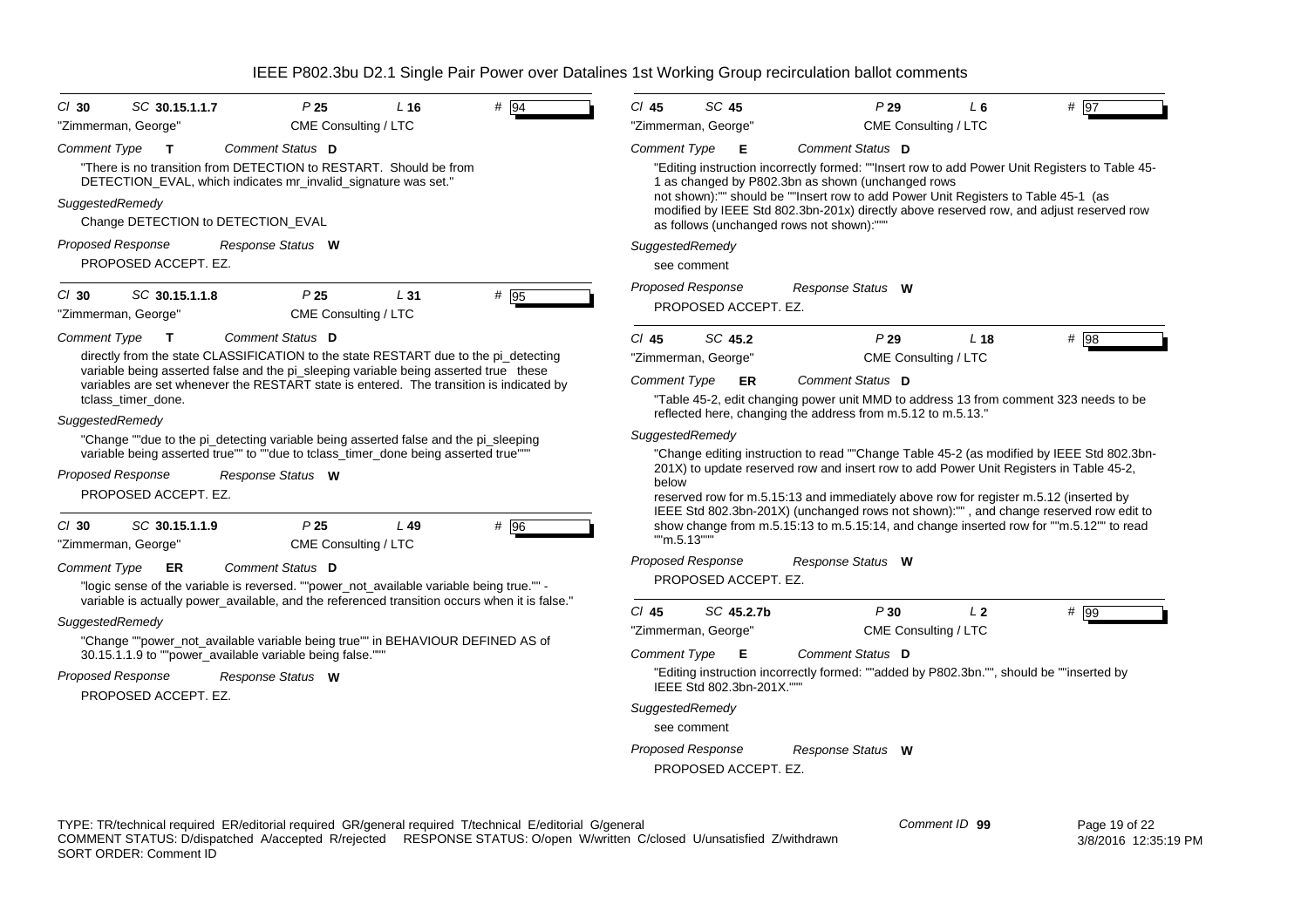| SC 45.2.7b<br>$CI$ 45<br>"Zimmerman, George"                                                                                                                                                                  | P30<br>CME Consulting / LTC | $L_4$           | # 100 | # 103<br>SC 45.2.7b.2.1<br>$CI$ 45<br>P31<br>$L$ 48<br>"Zimmerman, George"<br>CME Consulting / LTC                                                                                                                                                                                                                                                           |
|---------------------------------------------------------------------------------------------------------------------------------------------------------------------------------------------------------------|-----------------------------|-----------------|-------|--------------------------------------------------------------------------------------------------------------------------------------------------------------------------------------------------------------------------------------------------------------------------------------------------------------------------------------------------------------|
| <b>Comment Type</b><br>Е<br>"more than just table 45-211d are inserted by IEEE P802.3bq, bz, and bn; actually, IEEE<br>Std. 802.3bn inserts Tables 45-211a through g, hence the numbering is correct, but the | Comment Status D            |                 |       | <b>Comment Type</b><br>Comment Status D<br>"The Power Removed bit as redefined is now duplicative of the overload bit. The overload<br>bit more correctly states the fault. 30.15.1.1.9 relies on this bit to count power being                                                                                                                              |
| editor's note is incorrect, and the editor's note is redundant with the editing instruction."                                                                                                                 |                             |                 |       | denied because power_not_available is true. (variable is actually power_available, and it<br>transitions when it is false - see comment on 30.15.1.1.9)."                                                                                                                                                                                                    |
| SuggestedRemedy<br>Delete editor's note                                                                                                                                                                       |                             |                 |       | SuggestedRemedy                                                                                                                                                                                                                                                                                                                                              |
| <b>Proposed Response</b><br>PROPOSED ACCEPT. EZ.                                                                                                                                                              | Response Status W           |                 |       | "Change bit name from ""Power Removed"" to ""Power Denied"" in title of 45.2.7b.2.1 and<br>Table 45-211j. Change description in Table 45-211j of bit 13.1.15 to ""1=Power has been<br>denied due to power not available 0= Power has not been denied due to power not<br>available"" Change second sentence of 45.2.7b.2.1 from ""when the PSE state diagram |
| SC 45.2.7b.1.1<br>$CI$ 45<br>"Zimmerman, George"                                                                                                                                                              | P30<br>CME Consulting / LTC | L <sub>42</sub> | # 101 | (see Figure 104-4) enters the state OVERLOAD."" to ""when power_available transitions<br>from TRUE to FALSE.""                                                                                                                                                                                                                                               |
| <b>Comment Type</b><br>Е<br>"Enable power classification is bit 13.0.1, not 13.0.2, title and text are incorrect (3<br>instances)"                                                                            | Comment Status D            |                 |       | <b>Proposed Response</b><br>Response Status W<br>PROPOSED ACCEPT. EZ.<br># 104<br>SC 45.2.7b.2.3<br>P32<br>$Cl$ 45<br>$L$ 10                                                                                                                                                                                                                                 |
| SuggestedRemedy<br>Change 13.0.2 to 13.0.1 in title of 45.2.7b.1.1 and 2 instances in the text.                                                                                                               |                             |                 |       | "Zimmerman, George"<br>CME Consulting / LTC                                                                                                                                                                                                                                                                                                                  |
| <b>Proposed Response</b><br>PROPOSED ACCEPT. EZ.                                                                                                                                                              | Response Status W           |                 |       | Comment Status D<br><b>Comment Type</b><br>т<br>"As defined, Latching High, the Invalid Signature bit will always be set on entry to the state<br>machine and will latch high. To be meaningful, it will always require two reads. This seems<br>unreasonable. (related to unsatisfied comment 333)"                                                         |
| SC 45.2.7b.1.2<br>$CI$ 45<br>"Zimmerman, George"                                                                                                                                                              | P30<br>CME Consulting / LTC | $L$ 49          | # 102 | SuggestedRemedy                                                                                                                                                                                                                                                                                                                                              |
| <b>Comment Type</b><br>Е<br>"PSE Enable bit is 13.0.0, not 13.0.1 as in the text."                                                                                                                            | Comment Status D            |                 |       | "Change ""This bit shall be set to<br>one when the PSE detection state diagram (see Figure 104-5) enters the state<br>IDLE_DETECT."" to read ""This bit maps to the state variable mr_invalid_signature, and<br>latches high when mr_invalid_signature transitions from FALSE to TRUE.""                                                                     |
| SuggestedRemedy<br>Change 13.0.1 to 13.0.0 (2 instances)                                                                                                                                                      |                             |                 |       | <b>Proposed Response</b><br>Response Status W<br>PROPOSED ACCEPT. EZ.                                                                                                                                                                                                                                                                                        |
| <b>Proposed Response</b><br>PROPOSED ACCEPT. EZ.                                                                                                                                                              | Response Status W           |                 |       |                                                                                                                                                                                                                                                                                                                                                              |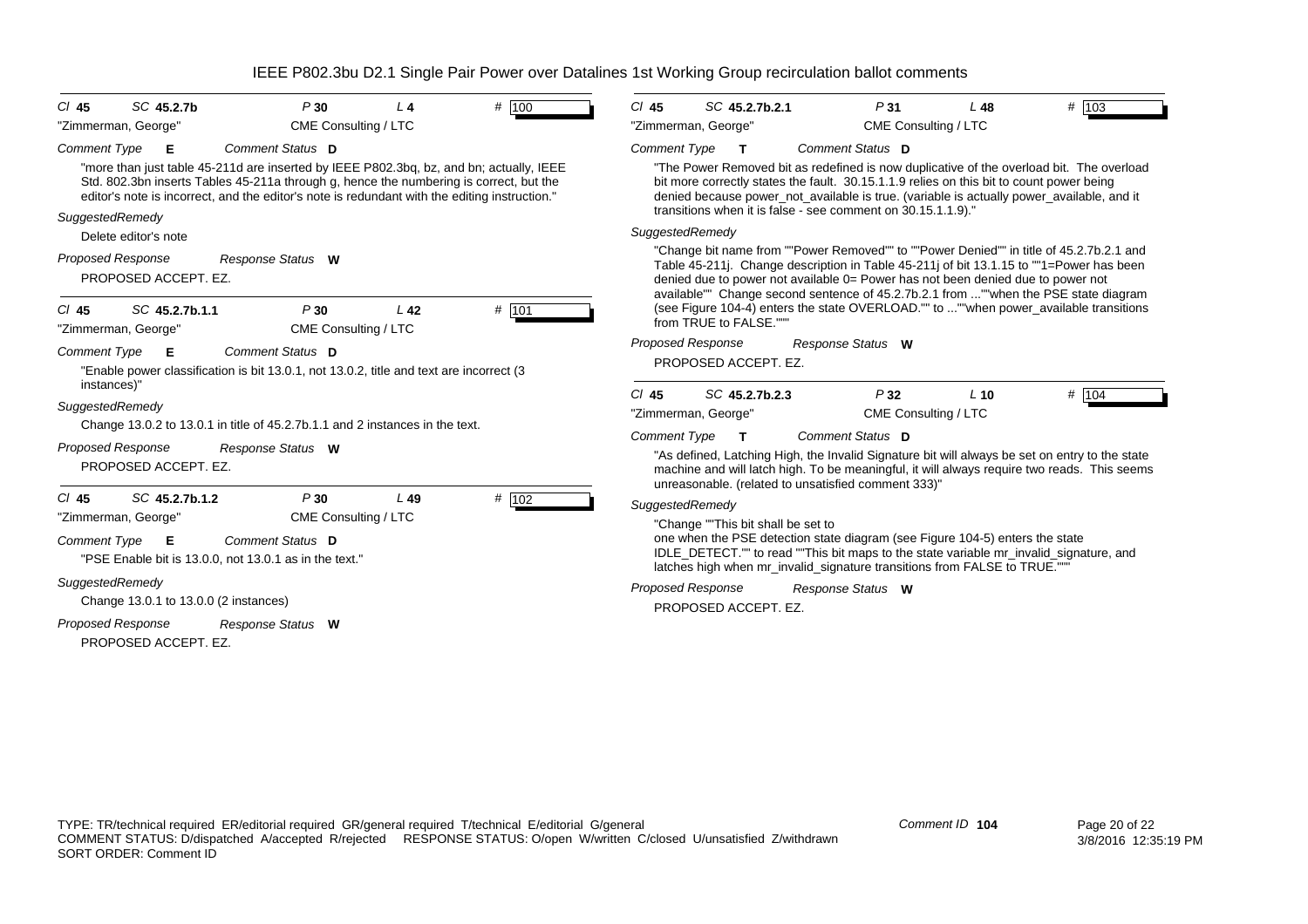| P32<br>$CI$ 45<br>SC 45.2.7b.2.4                                                                                                                                                                                                                                                                                                                                                                                                                                                                                                                                                                    | L <sub>17</sub> | $#$ 105                  | $Cl$ 45                                             | SC 45.5.3.13b                                                                                                                                                                                                                                                                                                             | P33                                                                                                                                                                                                                                                                                                   | L <sub>51</sub> | # 107       |
|-----------------------------------------------------------------------------------------------------------------------------------------------------------------------------------------------------------------------------------------------------------------------------------------------------------------------------------------------------------------------------------------------------------------------------------------------------------------------------------------------------------------------------------------------------------------------------------------------------|-----------------|--------------------------|-----------------------------------------------------|---------------------------------------------------------------------------------------------------------------------------------------------------------------------------------------------------------------------------------------------------------------------------------------------------------------------------|-------------------------------------------------------------------------------------------------------------------------------------------------------------------------------------------------------------------------------------------------------------------------------------------------------|-----------------|-------------|
| CME Consulting / LTC<br>"Zimmerman, George"                                                                                                                                                                                                                                                                                                                                                                                                                                                                                                                                                         |                 |                          |                                                     | "Zimmerman, George"                                                                                                                                                                                                                                                                                                       | CME Consulting / LTC                                                                                                                                                                                                                                                                                  |                 |             |
| Comment Status D<br><b>Comment Type</b><br><b>TR</b><br>"Pile on to unsatisfied comment 333: MDIO registers affected by SD's should clearly be<br>tied to a variable in the SD and not set/reset by a state transition as in ""shall be set to one<br>when the PSE state diagram (Figure 104-4) transitions directly from the state<br>CLASSIFICATION_EVAL to RESTART"" This issue exists for the following bit definitions;<br>13.1.15, 13, 12, 11, 10, 9.7, 6:3, and 2:0. (bit 14 was fixed in D2.1)"                                                                                             |                 |                          | <b>Comment Type</b><br>SuggestedRemedy<br>follows:" | E                                                                                                                                                                                                                                                                                                                         | Comment Status D<br>"Malformed editing instruction ""Insert 45.5.3.13b after 45.5.3.13b as shown below""<br>"Change to ""Insert 45.5.3.13b after 45.5.3.13a (inserted by IEEE Std 802.3bn-201X) as                                                                                                    |                 |             |
| SuggestedRemedy                                                                                                                                                                                                                                                                                                                                                                                                                                                                                                                                                                                     |                 |                          | <b>Proposed Response</b>                            |                                                                                                                                                                                                                                                                                                                           | Response Status W                                                                                                                                                                                                                                                                                     |                 |             |
| "See presentation (GZ1) for resolving comment 333, and providing detailed text of remedy,<br>proposing realignment of states (in both 45.2.7b.2 and 30.15.1.1.3) and linking status bits<br>to variables used in the state machine."                                                                                                                                                                                                                                                                                                                                                                |                 |                          | $CI$ 104                                            | PROPOSED ACCEPT. EZ.<br>SC 104.3.6                                                                                                                                                                                                                                                                                        | $P$ 46                                                                                                                                                                                                                                                                                                | L23             | # 108       |
| Proposed Response<br>Response Status W                                                                                                                                                                                                                                                                                                                                                                                                                                                                                                                                                              |                 |                          |                                                     | "Zimmerman, George"                                                                                                                                                                                                                                                                                                       |                                                                                                                                                                                                                                                                                                       |                 |             |
| PROPOSED ACCEPT.                                                                                                                                                                                                                                                                                                                                                                                                                                                                                                                                                                                    |                 |                          | <b>Comment Type</b>                                 | <b>TR</b>                                                                                                                                                                                                                                                                                                                 | Comment Status D                                                                                                                                                                                                                                                                                      |                 | unsatisfied |
| See comments 19, 20, and 52 (D2.0 333).                                                                                                                                                                                                                                                                                                                                                                                                                                                                                                                                                             |                 |                          |                                                     |                                                                                                                                                                                                                                                                                                                           | "Power feeding ripple and noise are defined as a function of frequency, but the units are<br>specified as Vp-p, and no bandwidth for the measurmeent is defined. Need to specify what<br>filter bandwidth this Vpp is over. Same applies to item 3 in Table 104-6."                                   |                 |             |
| SC 45.2.7b.2.9<br>P32<br>$CI$ 45<br>"Zimmerman, George"<br>CME Consulting / LTC                                                                                                                                                                                                                                                                                                                                                                                                                                                                                                                     | L <sub>52</sub> | # 106                    | SuggestedRemedy                                     |                                                                                                                                                                                                                                                                                                                           |                                                                                                                                                                                                                                                                                                       |                 |             |
| <b>Comment Type</b><br>Comment Status D<br><b>TR</b><br>"Only states 000 (DISABLED), 010 (POWER_ON), 011 (searching), 100 (error/overload),<br>101 (idle) and 001 (""other"") are listed in the text, contrary to the Table 45-211j, which also<br>lists sleeping as 001, and considers 101 as reserved. There is no code for ""other"""<br>SuggestedRemedy<br>"See presentation (GZ1) for resolving comment 333, and providing detailed text of remedy,<br>proposing realignment of states (in both 45.2.7b.2 and 30.15.1.1.3) and linking status bits<br>to variables used in the state machine." |                 | <b>Proposed Response</b> | PROPOSED ACCEPT.<br>See comment 66.                 | We need to specify a measurement bandwidth for ripple. What is it? Commentor did not<br>accept rejection in order to keep this open for the next meeting cycle so it can be<br>addressed with a proposal from the editor and or members of the group.<br>Response Status W<br>Remedy proposed in gardner_3bu_02_0316.pdf. |                                                                                                                                                                                                                                                                                                       |                 |             |
| Proposed Response<br>Response Status W<br>PROPOSED ACCEPT IN PRINCIPLE.                                                                                                                                                                                                                                                                                                                                                                                                                                                                                                                             |                 |                          | $Cl$ 104                                            | SC 104.7.4.4<br>"Zimmerman, George"                                                                                                                                                                                                                                                                                       | P64<br>CME Consulting / LTC                                                                                                                                                                                                                                                                           | L26             | # 109       |
| See 20.                                                                                                                                                                                                                                                                                                                                                                                                                                                                                                                                                                                             |                 |                          | <b>Comment Type</b><br>SuggestedRemedy              | Е<br><b>Proposed Response</b>                                                                                                                                                                                                                                                                                             | Comment Status D<br>"an CRC-8 field could be any. Need to point to 104.7.4.5, since this sentence (line 26) is<br>where the requirement is, and there aren't any in 104.7.4.5, just definitions."<br>"Change ""an CRC-8 field"" to ""an CRC8 field as specified in 104.7.4.5."""<br>Response Status W |                 |             |